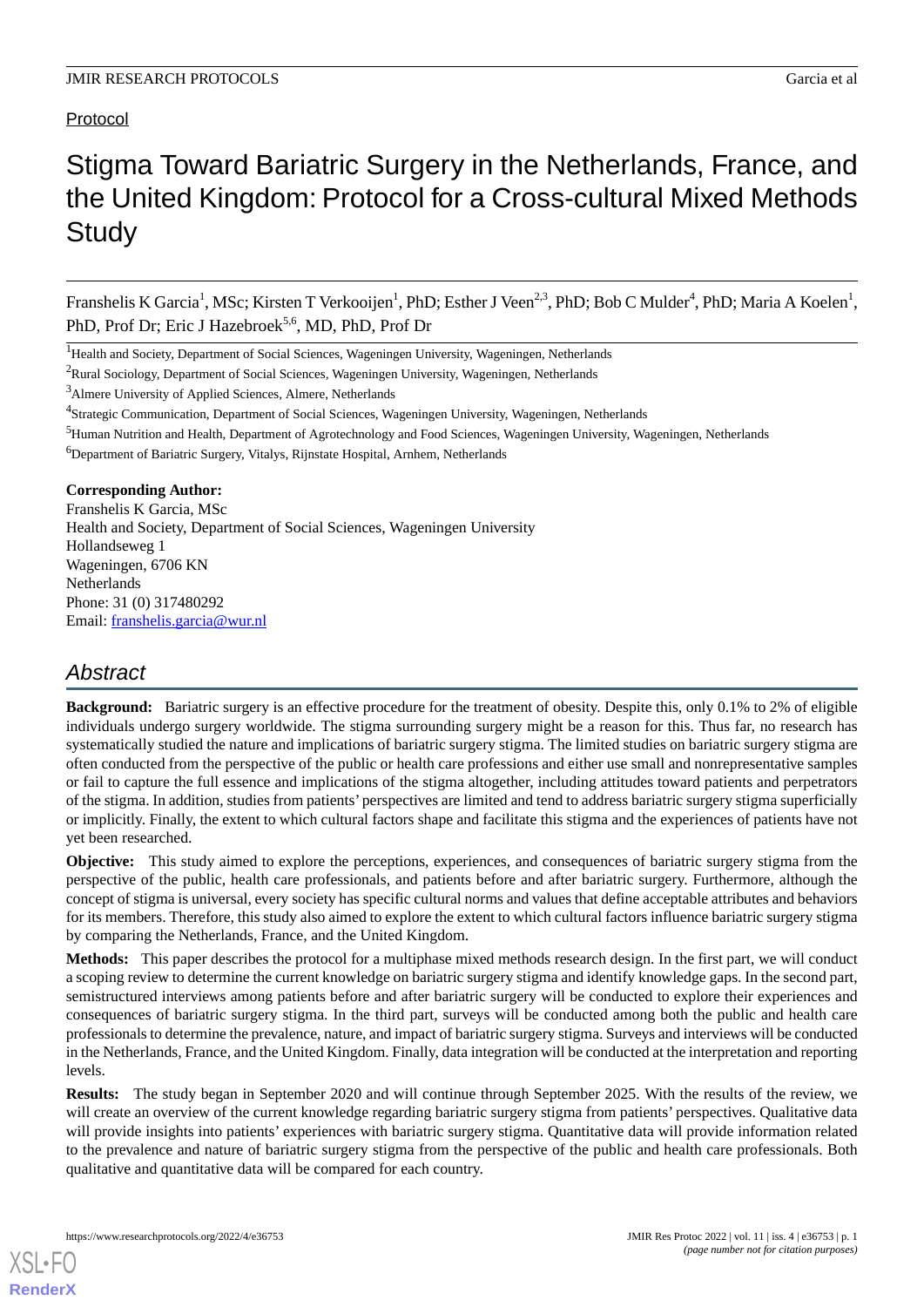**Conclusions:** The findings from this study will lead to new insights that can be used to develop strategies to reduce bariatric surgery stigma and improve access, use, and outcomes of bariatric surgery.

**International Registered Report Identifier (IRRID):** PRR1-10.2196/36753

(JMIR Res Protoc 2022;11(4):e36753) doi: [10.2196/36753](http://dx.doi.org/10.2196/36753)

#### **KEYWORDS**

bariatric surgery; obesity surgery; weight loss surgery; stigma; cross-cultural study; France; the Netherlands; the United Kingdom

## *Introduction*

## **Background**

Obesity (BMI ≥30 kg/m<sup>2</sup>) has become a major health issue worldwide. People with obesity are at risk for several conditions, including cardiovascular disease, diabetes, hypertension, infertility, arthritis, and certain types of cancer [\[1](#page-8-0)]. More severe forms of obesity are associated with lower quality of life and higher chances of morbidity and mortality [[2\]](#page-9-0). For people with severe obesity (BMI ≥40 kg/m<sup>2</sup> or BMI ≥35 kg/m<sup>2</sup> with ≥1 obesity-related condition), bariatric surgery is considered the only effective treatment when diet, exercise, or pharmacological interventions do not result in sufficient or permanent weight loss [\[3-](#page-9-1)[5\]](#page-9-2). There are numerous types of bariatric surgery; however, essentially, all involve the surgical alteration of the stomach or intestines to restrict the intake or absorption of food [[6\]](#page-9-3). People with severe obesity undergoing bariatric surgery lose an average of approximately 45% to 58% of their excess body weight, depending on the type of procedure performed, and maintain this weight loss in the long term [\[7](#page-9-4)]. In addition to sustained weight loss, there is increasing evidence that bariatric surgery leads to improvement in obesity-related comorbidities such as type 2 diabetes and hypertension [[3](#page-9-1)[-5](#page-9-2),[8\]](#page-9-5), thereby reducing the risk of mortality [\[5](#page-9-2)].

Despite the effectiveness of bariatric surgery, worldwide, only 0.1% to 2% of people with obesity who are eligible for bariatric surgery undergo surgery [[9\]](#page-9-6). Underuse of bariatric surgery is largely related to unequal access to care, misconceptions about the safety and efficacy of surgery, and cultural and social bias and stigma  $[10,11]$  $[10,11]$  $[10,11]$ . Similar to obesity, bariatric surgery is highly stigmatized, with surgery being viewed as a *last resort* and an *easy way out* method to lose weight [[11\]](#page-9-8). In addition, people with obesity who choose or have bariatric surgery are stigmatized and perceived by others as *lazy*, *sloppy*, *less competent*, and *lacking in self-discipline* compared with people with obesity who lose weight through diet and exercise [[12-](#page-9-9)[17\]](#page-9-10). The negative attitudes toward the procedure and patients of bariatric surgery stem from the assumptions about personal responsibility in obesity and the misconceptions about surgery being an *easy fix* and *low-effort* method of losing weight [[9](#page-9-6)[,13](#page-9-11),[16\]](#page-9-12).

There are numerous potential consequences of the prevailing negative attitudes toward bariatric surgery and patients [\[11](#page-9-8),[18\]](#page-9-13). For example, people who are eligible for surgery may not be referred by health care professionals because of the stigma surrounding the procedure [\[19](#page-9-14),[20\]](#page-9-15). People with obesity who internalize and agree with stigmatizing beliefs may be discouraged from considering surgery [\[12](#page-9-9),[15,](#page-9-16)[21](#page-9-17)] out of fear of

https://www.researchprotocols.org/2022/4/e36753 JMIR Res Protoc 2022 | vol. 11 | iss. 4 | e36753 | p. 2

 $XS$  • FO **[RenderX](http://www.renderx.com/)**

being judged by others as taking the *easy way out*. This fear of judgment may also withhold those who are considering or have undergone surgery from disclosing their surgery status [[11,](#page-9-8)[13,](#page-9-11)[15](#page-9-16)[,22](#page-9-18)-[24\]](#page-9-19), which can limit opportunities for social support. After surgery, stigma may hamper patients' ability to adhere to necessary postsurgical dietary and behavioral recommendations [[25](#page-9-20)[,26](#page-10-0)] and therefore decrease surgery success.

Currently, numerous studies have documented obesity stigma (stigma toward people with obesity) in many countries and diverse populations [[14](#page-9-21)[,16](#page-9-12),[18](#page-9-13)[,27](#page-10-1)-[35\]](#page-10-2); however, research on bariatric surgery stigma is limited and often conducted from the perspective of the public [[12](#page-9-9)[,14](#page-9-21),[16](#page-9-12)[,17](#page-9-10),[29](#page-10-3)[,30](#page-10-4),[32](#page-10-5)[,36](#page-10-6)-[42\]](#page-10-7) and health care professionals [[20,](#page-9-15)[36](#page-10-6),[43-](#page-10-8)[46](#page-10-9)]. These studies provide valuable insights into the prevalence and nature of bariatric surgery stigma. However, they have several limitations. First, many studies on bariatric surgery stigma have focused on attitudes toward the procedure itself rather than on attitudes and behaviors toward people who are considering or have undergone bariatric surgery. Stigma is a term used to describe the negative way in which we think about, feel, and act toward individuals who are different from us, as these individuals possess certain socially unacceptable characteristics or attributes [[47\]](#page-10-10). Therefore, to fully capture the prevalence and nature of bariatric surgery stigma, research needs to address not only the stigma attached to the procedure but also the stigma attached to the person who is considering or has undergone bariatric surgery. Thus far, only 4 studies have investigated attitudes toward patients of bariatric surgery, all of which were conducted among the public. However, all of these 4 studies included small sample sizes [[14](#page-9-21)[,16](#page-9-12),[17](#page-9-10)[,39](#page-10-11)], and 3 used nonrepresentative samples (eg, undergraduate or psychology students) [[14,](#page-9-21)[16](#page-9-12)[,39](#page-10-11)], limiting their generalizability.

Second, although the stigma toward the procedure has been researched extensively, how this stigma is conceptualized and measured differs significantly between studies. For instance, most studies addressing stigma toward bariatric surgery measure stigma in terms of *belief in public versus private funding* [[12,](#page-9-9)[41,](#page-10-12)[42\]](#page-10-7), *willingness to recommend or undergo surgery* [[20,](#page-9-15)[29,](#page-10-3)[32](#page-10-5)[,36](#page-10-6)-[38](#page-10-13)[,43](#page-10-8),[45](#page-10-14)[,46](#page-10-9)], *perception of surgery as medical or cosmetic* [\[12](#page-9-9),[37\]](#page-10-15), and *agreement with easy way out* [[12](#page-9-9)[,20](#page-9-15),[40\]](#page-10-16). This lack of clear conceptualization and the various ways of measuring stigma make it difficult to compare the results of different studies and hinder the accumulation of knowledge about bariatric surgery stigma and its consequences. In addition, many studies that claim to measure stigma toward bariatric surgery actually measure individual-level factors that trigger the occurrence and perpetuation of the stigma, such as knowledge about and perceived effectiveness of surgery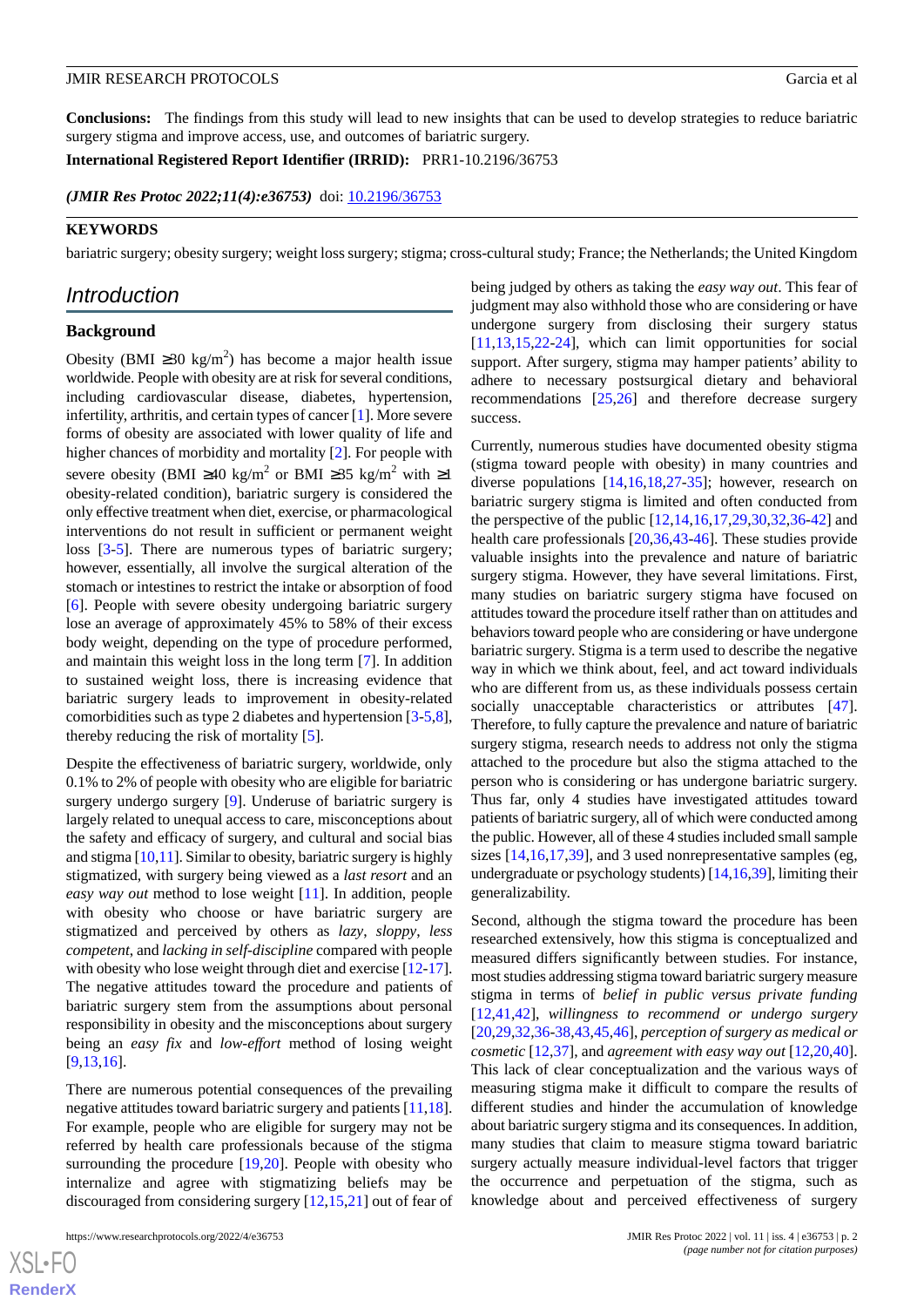[[20](#page-9-15)[,29](#page-10-3),[30](#page-10-4)[,32](#page-10-5),[37](#page-10-15)[,45](#page-10-14),[46\]](#page-10-9), rather than the actual stigma. This is often the case for studies among health care professionals. Although these studies provide valuable information regarding the factors that cause and perpetuate the stigma, important aspects of the stigma, stereotypes, and prejudice remain underexamined. Understanding what stereotypes and prejudices are associated with bariatric surgery, and thus how bariatric surgery is framed, is important as it influences how people think about, feel, and act toward patients of bariatric surgery. In addition, acquiring this knowledge is a key step in intervening and tackling negative stereotypes, prejudices, and behaviors toward patients of bariatric surgery.

Third, most research into bariatric surgery stigma thus far has focused on the stigma from the perspective of stigmatizers. Although these studies among the public [[12,](#page-9-9)[14](#page-9-21),[16,](#page-9-12)[17](#page-9-10),[29,](#page-10-3)[30](#page-10-4), [32](#page-10-5)[,36](#page-10-6)[-42](#page-10-7)] and health care professionals [[20](#page-9-15)[,36](#page-10-6),[43](#page-10-8)[-46](#page-10-9)] provide evidence that stigma toward patients of bariatric surgery exists, they provide no knowledge regarding the actual experiences of patients with the stigma and the consequences thereof. The importance of understanding the perspectives of patients of bariatric surgery is reflected in the number of studies published over the past years [\[21](#page-9-17),[48](#page-10-17),[49\]](#page-10-18). These studies highlight the impact of bariatric surgery on many different aspects of patients' lives and the challenges patients face after surgery. However, they provide limited information regarding patients' experiences with bariatric surgery stigma. Existing studies among patients of bariatric surgery mostly focus on weight stigma and the implications thereof and tend to address bariatric surgery stigma superficially or implicitly, presenting a limited snapshot of the actual stigmatizing experiences of patients [\[21](#page-9-17)[,48](#page-10-17)]. Studies from patients' perspectives are vital to obtaining a better understanding of the extent to which patients of bariatric surgery perceive, experience, and internalize bariatric surgery stigma; how they respond to this stigma; and how this stigma affects patients' everyday lives [[13](#page-9-11)[,24](#page-9-19)].

Finally, existing studies on bariatric surgery stigma have documented the presence of this stigma in several parts of the world, varying from Western countries (eg, Germany, the United Kingdom, the United States, and Australia) [\[29](#page-10-3),[32,](#page-10-5)[36\]](#page-10-6) to less westernized countries (eg, Saudi Arabia and China) [\[37](#page-10-15),[44\]](#page-10-19). Despite this, we know relatively little about whether and to what extent cultural factors such as social, beauty, and gendered norms shape people's attitudes, behaviors, and experiences of stigma. Stigma is a social construction influenced by cultural, historical, and situational factors and is constantly evolving within social interactions, norms, context, and values [[50\]](#page-11-0). Individual characteristics may be stigmatized at one historical moment but not at another or in one specific place or context but not in another within the same period [[51\]](#page-11-1). Hence, although the concept of stigma is universal, every society has specific cultural norms, values, and structures that define acceptable attributes and behaviors for its members. Consequently, the perception of what constitutes stigma may vary from one society to another [[34,](#page-10-20)[51](#page-11-1)]. Cultures emphasizing fashion, luxury, and a slender body as a reflection of the ideal feminine beauty, such as in France, might promote obesity stigmatization, particularly among women [[52\]](#page-11-2). However, it is unclear whether these norms would also facilitate the stigmatization and experiences of patients of bariatric surgery. This illustrates the fundamentally social nature of stigma and the need for research into the cultural factors that shape and facilitate the occurrence of bariatric surgery stigma and the experiences of patients.

#### **Aims and Objectives**

Currently, no studies have systematically explored bariatric surgery stigma. Consequently, our understanding of the prevalence, nature, and implications of bariatric surgery stigma remains limited. Many studies aiming to increase the understanding of bariatric surgery stigma have been conducted from the perspective of the public or health care professionals and tend to focus mostly on the stigma associated with the procedure rather than the stigma toward patients. Studies that investigate public attitudes toward patients of bariatric surgery use small and nonrepresentative samples and different ways of conceptualizing and measuring stigma, limiting the generalizability of and comparability between studies. Moreover, many studies from the perspective of the public and health care professionals actually measure factors that cause or perpetuate bariatric surgery stigma. Therefore, our understanding of what the stigma related to bariatric surgery entails, both for the procedure and toward patients, remains limited. In addition, our knowledge of patients' experiences is limited as many studies among patients of bariatric surgery tend to address it implicitly. Finally, the extent to which cultural factors shape and facilitate bariatric surgery stigma and the experiences of patients has not yet been researched.

Given the limited knowledge and lack of systematic research on the prevalence, nature, and consequences of bariatric surgery stigma, the overall aim of this study is to explore the perceptions, experiences, and consequences of bariatric surgery stigma from the perspective of (1) people with obesity who are considering or about to undergo surgery (patients before bariatric surgery), (2) people who have undergone surgery (patients after bariatric surgery), (3) the general public, and (4) health care professionals. In addition, this study aims to explore the extent to which bariatric surgery stigma is shaped by cultural factors by comparing three European countries: the Netherlands, France, and the United Kingdom. These countries were chosen as they are geographically and socioeconomically close but differ significantly in their views toward and approaches to tackling obesity. In addition, to date, no research has been conducted on the prevalence, nature, and consequences of bariatric surgery stigma in the Netherlands and France.

The objectives of the research are as follows:

- 1. To determine the current knowledge on stigma toward bariatric surgery and its consequences from the perspective of patients of bariatric surgery and identify possible knowledge gaps
- 2. To explore the experiences and consequences of bariatric surgery stigma from the perspective of patients of bariatric surgery
- 3. To determine the prevalence and nature of bariatric surgery stigma in the general public and among health care professionals

 $XSI - F($ **[RenderX](http://www.renderx.com/)**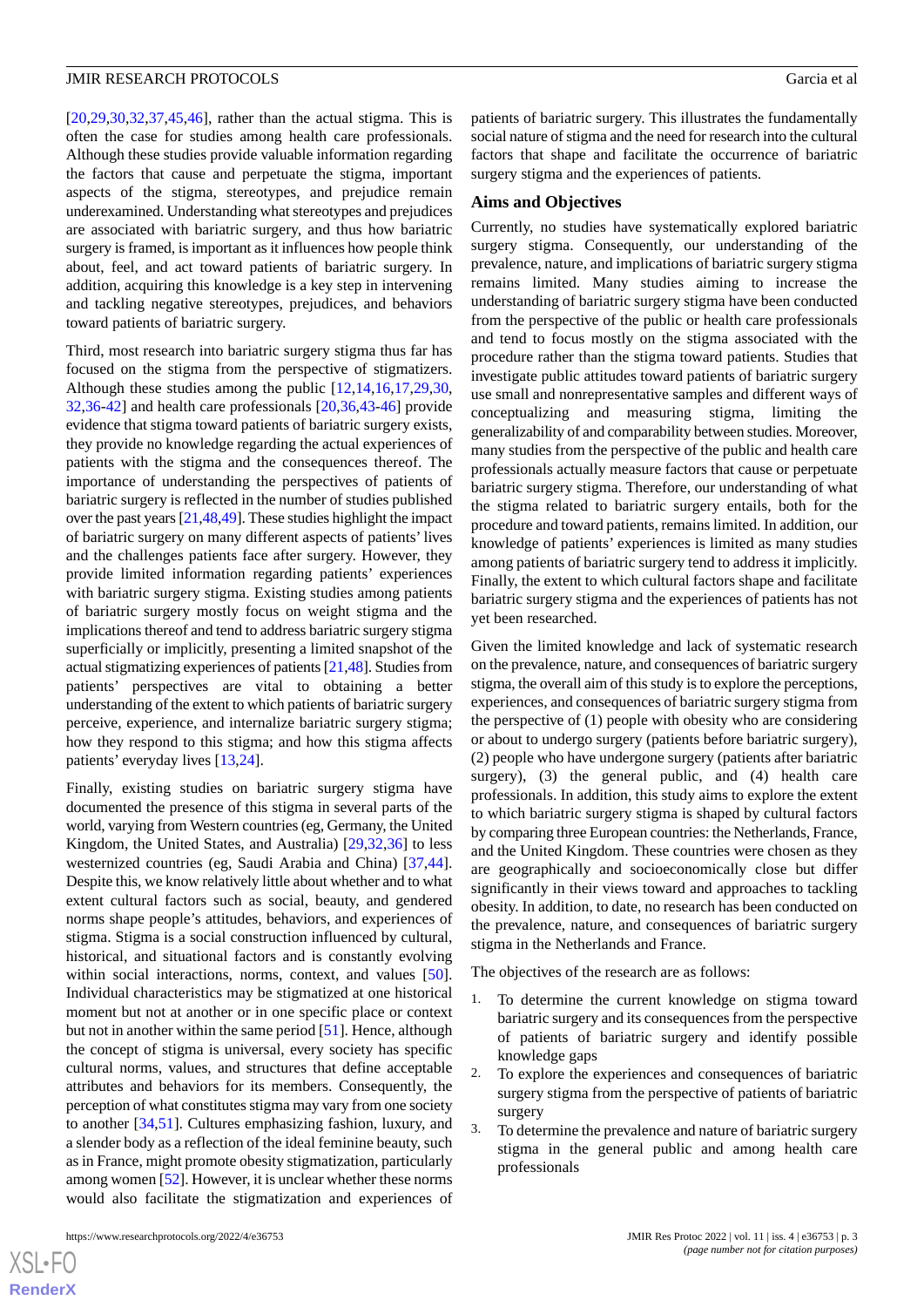4. To assess the extent to which bariatric surgery stigma is culture dependent by comparing the Netherlands, France, and the United Kingdom.

# *Methods*

## **Theoretical Framework**

The theoretical framework guiding this study is the Health Stigma and Discrimination Framework (HSDF) developed by Stangl et al [[53\]](#page-11-3) [\(Multimedia Appendix 1\)](#page-8-1). The HSDF is a multilevel theoretical framework that "articulates the stigmatization process as it unfolds across the socio-ecological spectrum in the context of health" [\[53](#page-11-3)]. This framework comprises several domains, including drivers and facilitators of stigma, stigma markings, and stigma manifestations, which, in turn, influence the main outcomes (eg, coping, adherence to treatment, and accessibility to quality health care) and, ultimately, health and quality of life among the stigmatized group. Drivers and facilitators of stigma determine the occurrence and perpetuation of stigma (stigma markings). Drivers (individual-level factors) are inherently negative and include, for example, blame and attributions of responsibility and control. Drivers of stigma may originate from, for example, lack of knowledge. Facilitators (social-level factors), on the other hand, may be positive or negative and include cultural and gender norms and (institutional) laws, policies, and regulations.

Within this framework, stigma can manifest itself in terms of stigma practices and stigma experiences. Stigma practices are defined from the perspective of *those who stigmatize* and include stereotypes (ie, labels and beliefs about the characteristics of a group), prejudice (ie, endorsement of beliefs and negative evaluations), and stigmatizing behavior and discrimination (ie, unfair treatment and social rejection) [[53\]](#page-11-3). Stigma experiences are defined from the perspective of people who are stigmatized and include actual experiences of stigmatizing acts and discrimination (experienced stigma; eg, negative comments from friends), perceptions of stigma (perceived stigma; eg, "People think I cheated by having surgery"), anticipation or expectation of discrimination or social rejection if one's condition becomes known (anticipated stigma; eg, "I'm afraid of how my friends would react if they found out I had surgery"), and the internalization of stigma (internalized stigma; eg, "It

was the surgery, not me that made me lose weight and I felt ashamed").

We will apply the HSDF to data analysis (ie, the development of data extraction forms and coding categories; details are provided in the following sections). Furthermore, we will use this framework to highlight how and at what levels bariatric surgery stigma operates and affects individuals who are considering or have undergone surgery. In addition, the framework will also be used to highlight the similarities and differences between countries. Finally, we will use the HSDF to help identify which multiple-level interventions are needed to meaningfully intervene and combat bariatric surgery stigma.

#### **Study Design**

This study uses a multiphase mixed methods research design with an exploratory sequential and convergent component ([Figure 1\)](#page-4-0) [\[54](#page-11-4),[55\]](#page-11-5). This type of research design examines a topic or problem through a series of phases or separate studies. Although each phase stands on its own (convergent component), these phases are connected sequentially (exploratory sequential components). This study will be conducted in 4 parts, each addressing the corresponding objectives. The first part addresses research *objective 1* through a literature review. The results of this part will also be used to inform the development of interview guides, surveys, and analyses. The second part, the qualitative phase, is directed toward achieving research *objectives 2 and 4*. In this part, patients of bariatric surgery will be interviewed regarding their experiences with bariatric surgery stigma and the consequences of this stigma before and after surgery. We will use the findings from baseline qualitative interviews to further inform the development of the surveys (eg, identify additional domains, language use, and wording of items) [[54\]](#page-11-4). The third part, the quantitative phase, addresses research *objectives 3 and 4*. We will conduct surveys among the public and health care professionals to determine the prevalence and nature of bariatric surgery stigma. Although the findings of the interviews will be used to inform the development of the surveys, each method will address a specific research objective. Consequently, both qualitative and quantitative data collection can occur concurrently [\[54](#page-11-4),[55\]](#page-11-5). The findings of the interviews and surveys, each analyzed and synthesized individually, will be combined afterward to create a better and holistic understanding of the research topic and draw valid conclusions (part 4) [\[54](#page-11-4),[55\]](#page-11-5). The research, methods, and activities for each part are explained in more detail in the following sections.

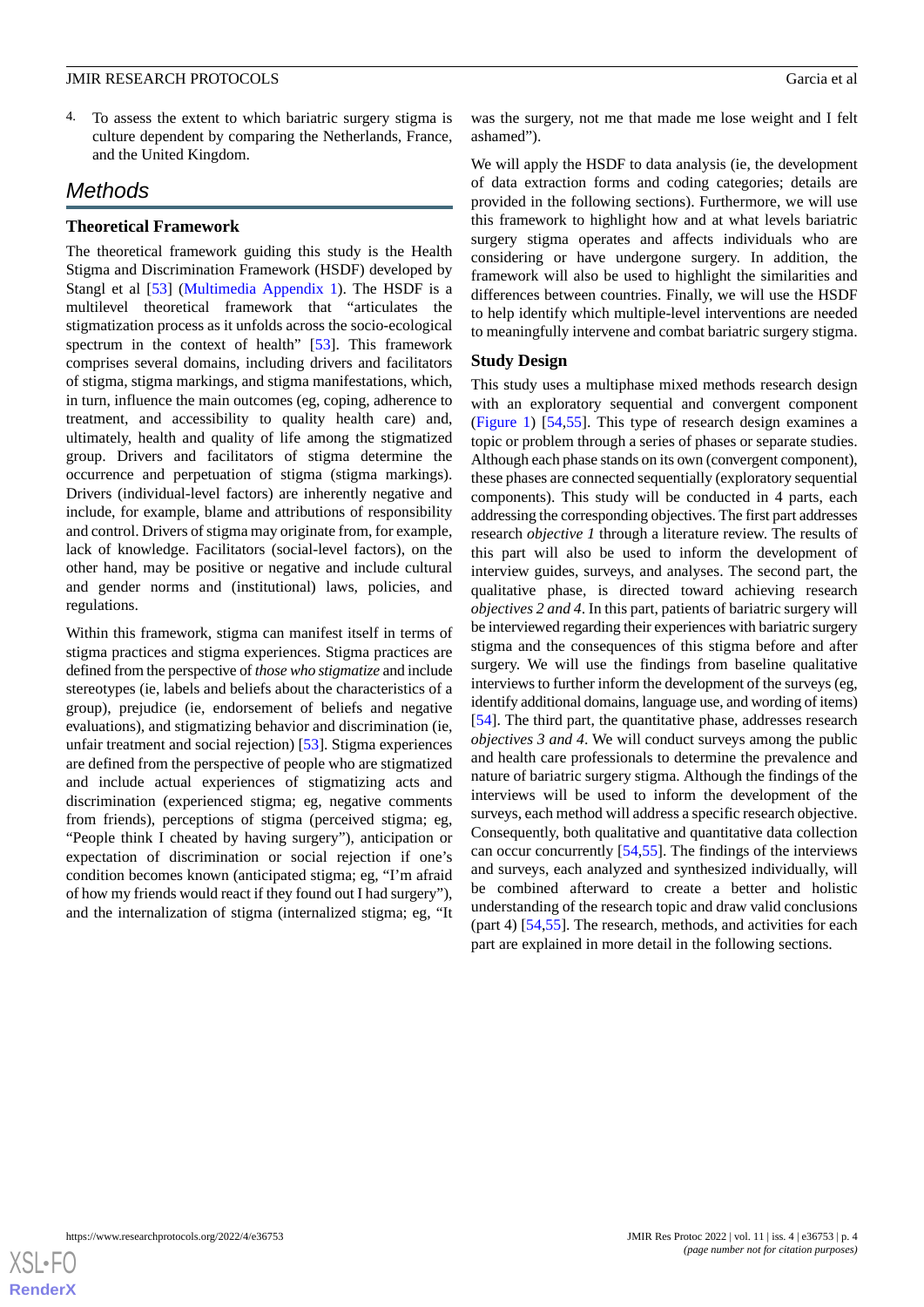<span id="page-4-0"></span>



\_ Leads to

#### **Study Setting and Study Population**

We will collect data from the Netherlands, France, and the United Kingdom. Although these countries are geographically and socioeconomically close [[56\]](#page-11-6), the way their health care systems are organized [[57-](#page-11-7)[59\]](#page-11-8) and their views of and approaches to tackle obesity [[60-](#page-11-9)[65\]](#page-11-10), as well as their organization of, access to, and rates of bariatric surgery, differ significantly [\[65](#page-11-10)].

The study population comprises 4 different groups:

- 1. Patients before bariatric surgery, comprising people with severe obesity (BMI ≥40 kg/m<sup>2</sup> or BMI ≥35 kg/m<sup>2</sup> with ≥1 obesity-related condition) considering, awaiting, scheduled, or about to undergo bariatric surgery
- 2. Patients after bariatric surgery, comprising people who have undergone bariatric surgery
- 3. The general public
- 4. Health care professionals involved in the bariatric surgery care pathway [\[60](#page-11-9)-[65\]](#page-11-10)

#### **Part 1: Literature Review**

To determine the current knowledge on stigma toward bariatric surgery from the perspective of patients of bariatric surgery and identify knowledge gaps (objective 1), we will conduct a scoping literature review adhering to the PRISMA-ScR (Preferred

Reporting Items for Systematic Reviews and Meta-Analyses Extension for Scoping Reviews) [\[66](#page-11-11)]. A total of four electronic databases will be searched: PubMed, Web of Science, PsycINFO, and MEDLINE. The search terms will include 2 main keywords, *stigma* and *bariatric surgery*, and will be expanded with synonyms and Medical Subject Heading terms. Both qualitative and quantitative studies addressing the experiences and perceptions of stigma for patients before and after bariatric surgery will be considered for inclusion. A data extraction form developed iteratively using the HSDF and piloted by a minimum of 2 reviewers will be used to extract data from all relevant papers and include information on study characteristics (eg, author, year of publication, and country), sample characteristics (eg, gender, age, type, and time of surgery), and stigma-related findings.

#### **Part 2: Qualitative Phase—Interviews**

#### *Data Collection: Semistructured Interviews*

Semistructured interviews will be conducted to explore the experiences and consequences of bariatric surgery (objective 2) from the perspective of patients before and after bariatric surgery and assess the extent to which this experienced stigma is culture dependent (objective 4). We developed a preliminary interview guide based on relevant literature [\[23](#page-9-22),[67\]](#page-11-12), the results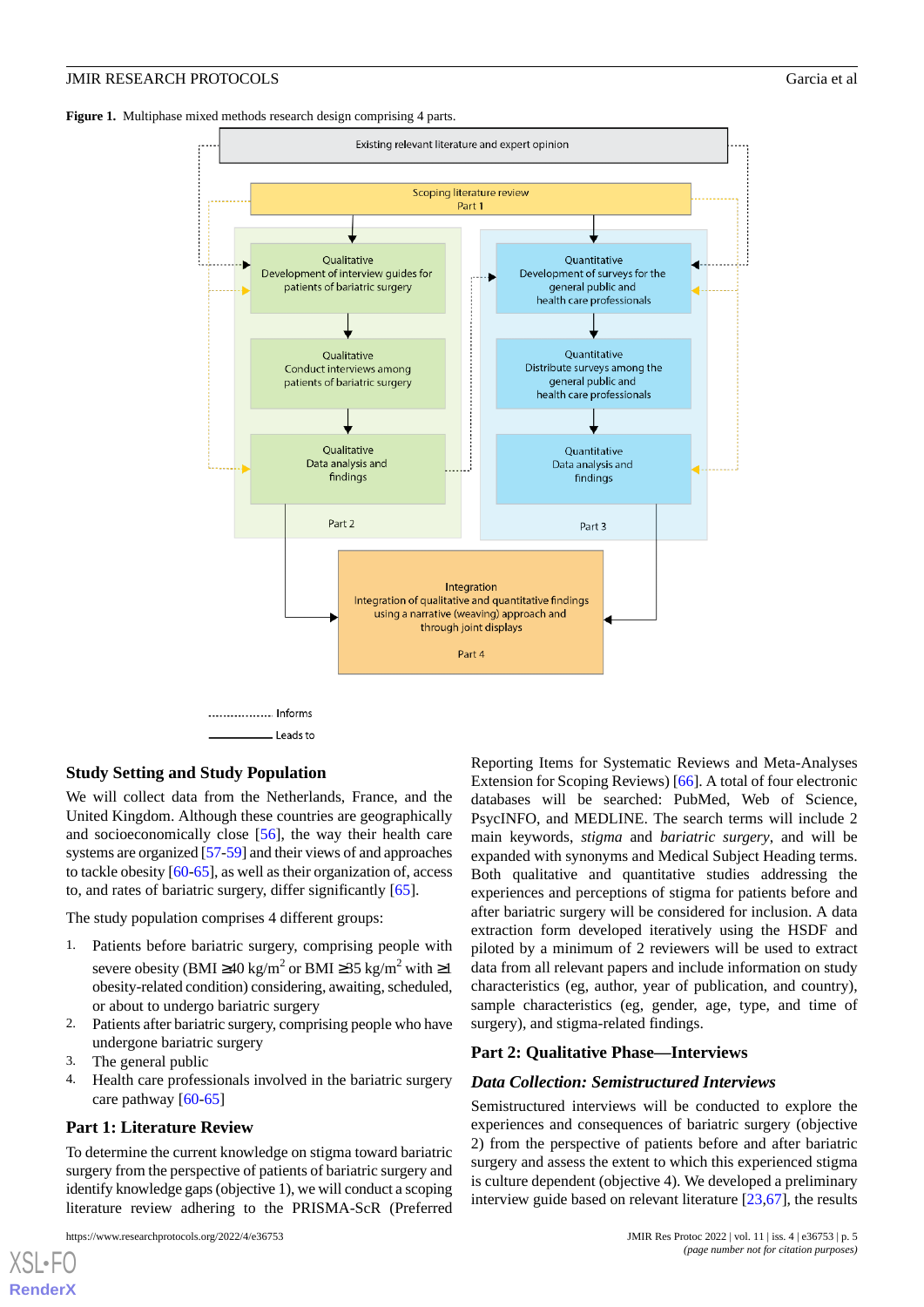from the scoping literature review, and consultations with experts in the field of bariatric surgery (eg, bariatric surgeons). Iterative changes to the interview guides will be made if needed. The interview guides will be initially developed in English and forward and backward translated into the Dutch and French languages by independent translators. For both patients before and after bariatric surgery, the interview guides will broadly explore the following themes: (1) personal, public, and health care professionals' views of bariatric surgery; (2) motivation and decision-making for bariatric surgery; (3) disclosure of bariatric surgery and stigma experiences; and (4) expected changes after surgery or changes since surgery.

#### *Sampling and Recruitment*

Participants aged ≥18 years considering, awaiting, scheduled, about to undergo, or have undergone bariatric surgery and living in the Netherlands, France, or the United Kingdom will be recruited for interviews. The main criterion for patients before bariatric surgery is that participants need to fulfill the BMI criteria to undergo bariatric surgery (BMI ≥40 kg/m<sup>2</sup> or BMI  $≥35$  kg/m<sup>2</sup> with  $≥1$  obesity-related condition). Purposive sampling will be used to recruit patients both before and after bariatric surgery. Purposive sampling is a cost-efficient sampling method that is useful for qualitative research as it allows the researcher to intentionally select participants according to predetermined criteria relevant to a particular research objective [[68](#page-11-13)[-70](#page-11-14)]. To provide a wide range of perspectives, we aim to include patients from different age groups, genders, and socioeconomic statuses. Therefore, participants for the interview will be recruited via health care professionals, (digital) posters and (digital) flyers at clinics and hospitals, social media (eg, web-based community and associations on Facebook, Twitter, or Instagram), forums, and in person during events for people who are about to or have undergone bariatric surgery. Participants who express interest will be screened for eligibility, provided with information about the study, and scheduled for an interview at their desired location. We will interview the participants only after they have provided their informed consent. On the basis of previous studies, we anticipate that the interviews would last between 30 and 90 minutes [[71-](#page-11-15)[74\]](#page-11-16).

Data collection will stop when data saturation is reached. Data saturation occurs when no new information is obtained [\[69](#page-11-17),[70\]](#page-11-14), typically by 12 interviews in qualitative studies. To ensure data saturation, we will conduct a minimum of 24 interviews (12 before and 12 after bariatric surgery) in each country.

### **Part 3: Quantitative Phase—Surveys**

## *Data Collection: Surveys*

Surveys will be used to determine the prevalence and nature of bariatric surgery stigma (objective 3) from the perspective of the general public and health care professionals and assess the extent to which this stigma is context and culture dependent (objective 4). We developed a preliminary version of the survey based on existing relevant literature [\[13](#page-9-11),[30,](#page-10-4)[32,](#page-10-5)[36](#page-10-6)[-38](#page-10-13),[43-](#page-10-8)[46](#page-10-9), [75](#page-12-0)-[78\]](#page-12-1), expert opinions, and the preliminary results of the scoping literature review. The survey is segmented into several parts: the first part assesses whether respondents meet the eligibility criteria for the survey and includes 3 questions that

can be answered with either *yes* or *no*: "Are you 18 years or older?"; "Do you live in the Netherlands, France, or the United Kingdom?"; and "Are you able to read and understand English, Dutch, or French?" Only respondents who answer *yes* to all 3 questions and provide informed consent will be allowed to continue with the remainder of the survey. The second part of the survey collects information on knowledge and attitudes toward obesity and its treatment. The third part collects information on knowledge and attitudes toward bariatric surgery. We will measure both positive and negative attitudes toward bariatric surgery. As recommended by Rattray and Jones [[79\]](#page-12-2), to engage respondents, the final part of the survey collects demographic information such as age, gender, self-reported height and weight, country of residence, ethnicity, educational level, marital status, and occupation. For health care professionals, information such as type of specialization, years of experience, and experience working with people with obesity will also be assessed. The surveys comprise both closed- and open-ended questions (eg, "Have you ever heard positive comments about people who have had bariatric surgery?...If yes—What positive comments have you heard?").

The surveys will be developed in English, tested by experts, and translated into Dutch and French. To test the readability of the survey items and ensure conceptual and semantic equivalence, the surveys will be forward and backward translated by independent translators fluent in both English and the language of the translated survey [\[80](#page-12-3)]. Once conceptual and semantic equivalence is ensured, the survey will be piloted by a small group of respondents in their native language to verify whether respondents can understand and answer all the questions [[81\]](#page-12-4). Once the surveys are revised and corrected for errors, if needed, the final version of the survey will be placed on the web to collect data for the study.

We will distribute a link to the web-based surveys via national and international professional organizations, national and international panels, and personal networks of health care professionals in the bariatric surgery pathway. Respondents will be asked to complete the survey within a 6-week time frame. After 3 weeks, a reminder will be sent to increase the response rate.

#### *Recruitment and Sampling*

We will use probability and nonprobability sampling methods to recruit members of the general public and health care professionals in each country.

Members of the general public will be recruited via paid web-based panels. The inclusion criteria for the general public are adults aged ≥18 years and living in the Netherlands, France, or the United Kingdom, who can communicate in the country's national language (Dutch, French, or English) and give informed consent.

Health care professionals will be recruited via associations for the study of obesity (surgery; eg, the European Association for the Study of Obesity), general surgery societies (eg, the Dutch Association of Surgeons), and national and international web-based panels and hospitals in the 3 countries. For each country, we will strive to include a representative sample of

```
XS\cdotFC
RenderX
```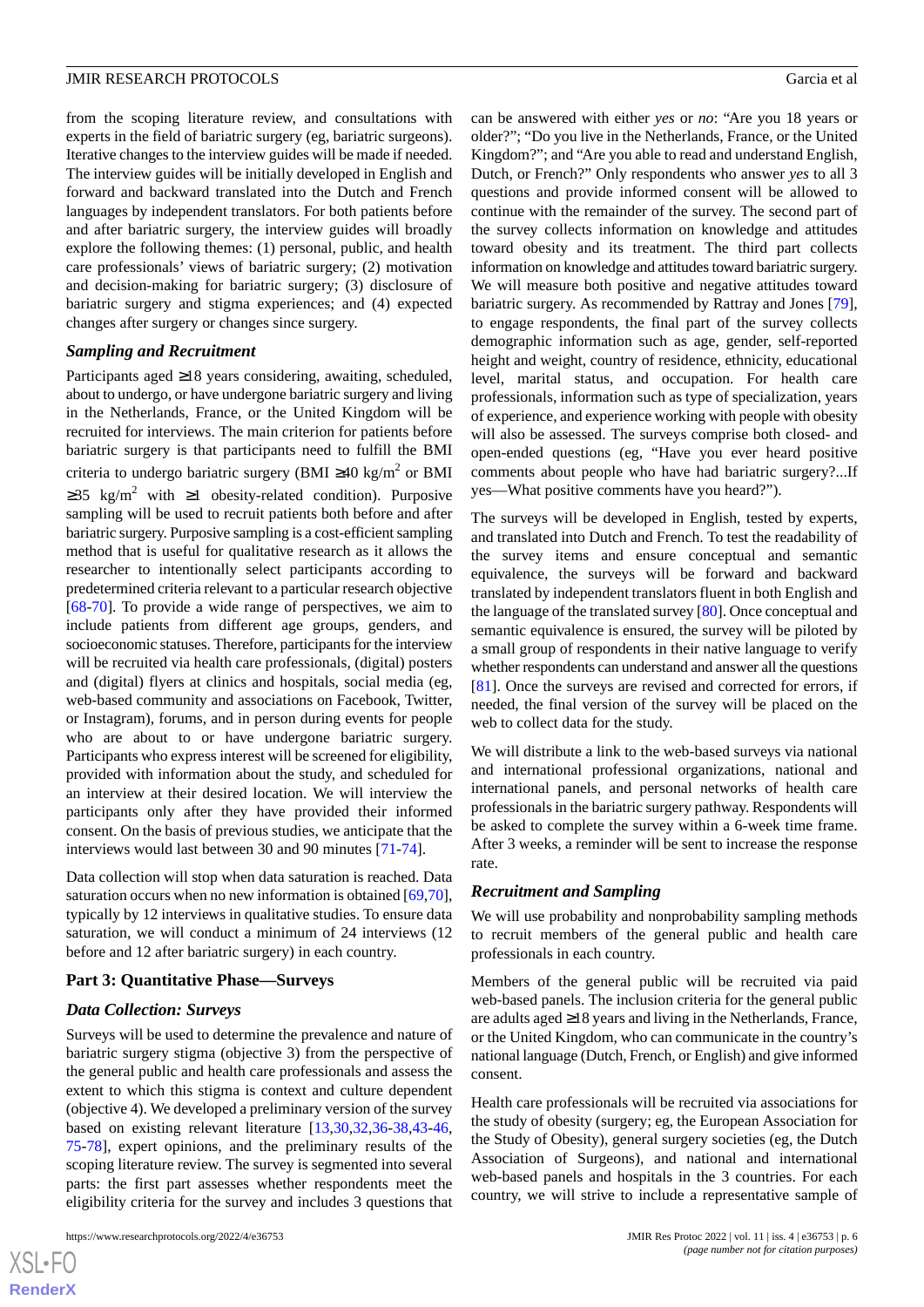health care professionals involved in the bariatric surgery care pathway, including (primary) general practitioners, practice nurses, endocrinologists, internists (internal medicine), general surgeons, bariatric surgeons, psychologists, and registered dietitians. The inclusion criteria for health care professionals are adults aged ≥18 years involved in the bariatric surgery care pathway and living in the Netherlands, France, or the United Kingdom, who can communicate in the country's national language (Dutch, French, or English) and give informed consent.

To generalize the study findings and avoid sampling errors or biases, the minimum sample size required for the survey study among the general public is 1155 respondents (385 respondents per country). The sample size was calculated by using Raosoft Sample Size Calculator [[82\]](#page-12-5), assuming a CI of 95%, a margin of error of 5%, and a 50% chance of agreeing to take part in the study [\[82](#page-12-5),[83\]](#page-12-6). For health care professionals, the minimum sample size required was calculated assuming an unlimited population size [\[82](#page-12-5)]. This resulted in a minimum sample size of 1155 health care professionals (385 respondents per country). To ensure that the minimum sample size for both the general public and health care professionals is obtained, we will increase the sample size by 50%, distributing the surveys to a minimum of 1733 respondents (578 respondents per country) in the general public and a minimum of 1733 health care professionals (578 respondents per country) [[83\]](#page-12-6).

#### *Data Analysis*

#### **Quantitative Data Analysis**

Quantitative data analysis will be conducted using SPSS (version 27; IBM Corp). To prepare the survey for analysis, data will first be imported to SPSS and cleaned (eg, checked for missing values, recording, and computing variables). Descriptive statistics will be reported in absolute and relative values using the measures of frequency (count and percentage), central tendency (mean), and variation (SD, minimum, maximum, and range) for all quantitative data, where applicable. Inferential statistics (chi-square tests, *t* tests, and ANOVA) will be performed to analyze the differences and associations between demographic groups and countries. The significance level will be set at  $\alpha = .05$ .

#### **Qualitative Data Analysis**

Interviews will be audio recorded and transcribed in full, with all personal identifiable information removed. The transcripts will then be imported into a qualitative data analysis software package (eg, Atlas.ti Scientific Software Development GmbH) for coding and analysis. The data will be analyzed using both deductive (theory-driven) and inductive (data-driven) thematic analysis approaches [\[84](#page-12-7),[85\]](#page-12-8). Thematic analysis is a method for identifying, analyzing, and interpreting patterns of meaning in qualitative data [[84](#page-12-7)[,85](#page-12-8)]. Quotations from the participants, derived from the English interviews and original Dutch and French interviews translated into English, will be used to illustrate the findings and allow readers to assess the accuracy of the analysis [\[86](#page-12-9),[87\]](#page-12-10).

#### **Data Integration of Part 2 and Part 3**

According to a study by Fetter et al [\[54](#page-11-4)], the findings of mixed methods studies can be integrated into the design, method, and

 $XS$  • FC **[RenderX](http://www.renderx.com/)** interpretation and reporting levels of research. Given the aim and multiphase design of this study, the integration will occur at 2 levels: the methods level and the interpretation and reporting level. Integration at the methods level will occur by building using findings from the scoping literature review and qualitative interviews to inform the development of the surveys. Integration at the interpretation and reporting level will be implemented by connecting the qualitative findings from part 2 of the study with the quantitative findings from part 3 of the study using a staged approach in which the results of each part (survey vs interviews) are reported in stages as the data are analyzed and published separately [[54\]](#page-11-4). The findings of the quantitative and qualitative data analyses will then be brought together using a narrative (weaving) approach describing the quantitative and qualitative findings on a theme-by-theme basis using the HSDF as a guiding framework [[54](#page-11-4)]. Finally, the qualitative and quantitative findings will be integrated through joint displays. Joint displays bring data together through visual means (eg, tables, graphs, figures, and matrices) and help to draw out new insights beyond the information gained from separate qualitative and quantitative findings [\[54](#page-11-4)].

#### **Ethics Approval**

The Medical Research Involving Human Subjects Act does not apply to this study in the Netherlands, as confirmed in September 2021 by the Medical Research Ethics Committee of Utrecht. On January 22, 2022, the Social Science Ethical Committee of the University of Wageningen approved the qualitative part of this study. We will submit the quantitative part of the study separately for ethics approval. The study will also be submitted for review by the Medical Research Ethics Committee in France (Comité de Protection des Personne) and the United Kingdom (Research Ethics Committee).

Participation in this study is voluntary. Before the start of the survey and interviews, we will provide participants with information about the purpose and scope of the study, the length of the survey and interview, their personal rights, and data protection regulations. Data will only be collected after participants have provided informed consent. Interview participants will have the opportunity to ask questions before giving informed consent and signing the relevant consent forms. The survey participants can contact the researchers for any additional information or further questions regarding the study. All participants will be informed that they can withdraw from the interview or stop with the surveys at any time without providing any form of explanation.

Participants in both surveys and interviews will be assured of confidentiality and anonymity. Survey data will be collected anonymously using a certified web-based survey tool that complies with the European Union's General Data Protection Regulation [\[88](#page-12-11)]. Interview data will be audio recorded and transcribed afterward. Once transcribed, audio recordings will be erased. All written transcriptions will be deidentified by removing names and changing any identifying data that can be linked back to the participant. All collected data will be securely stored in an encrypted password-protected folder with restricted access.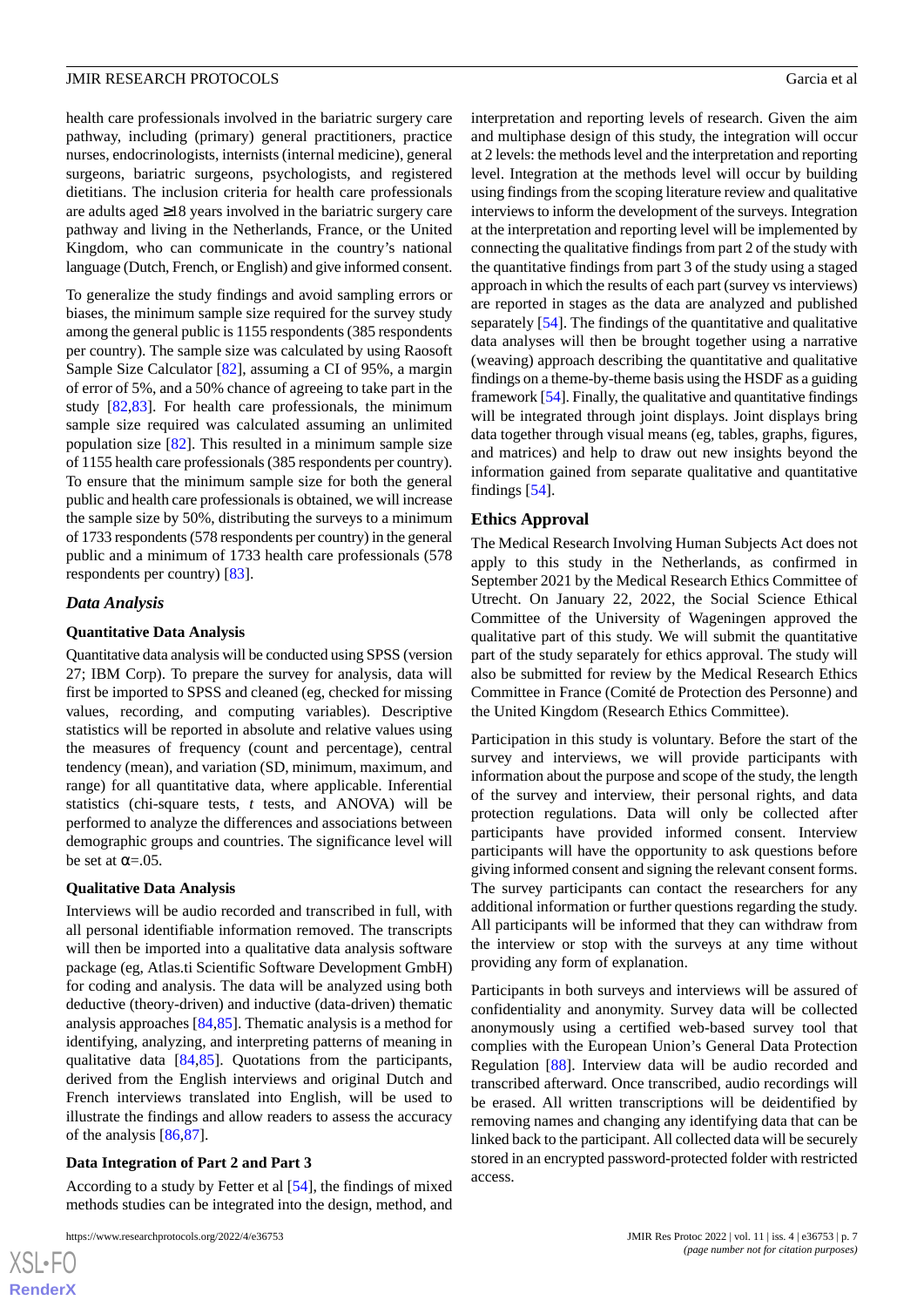There is no major risk anticipated with filling in the survey and participating in the interviews. However, survey respondents might feel uncomfortable sharing their views on obesity and bariatric surgery. To reduce this risk, survey respondents will be informed about the potential risks and benefits of the study during the consent process so that they can choose whether to participate [[89\]](#page-12-12). In addition, potential survey respondents will be informed that if they choose to participate, they can choose to skip questions or stop with the survey at any time without providing a reason [\[89](#page-12-12)]. The same principles apply to the interview participants. Interview participants may also feel distressed or discomfort when discussing their experiences with stigma; in this situation, participants will be asked whether they are fine and whether they would like to take a short break and continue with the remainder of the interview later on. Toward the end of the interview, we will encourage participants to contact the researcher if they experience continued discomfort or distress as a consequence of participating in the interview.

# *Results*

The research study started in September 2020 and will continue through September 2025. The Research and Assessment Committee from the Wageningen School of Social Sciences reviewed this study [\(Multimedia Appendix 2](#page-8-2) [[25,](#page-9-20)[26,](#page-10-0)[90](#page-12-13)[,91](#page-12-14)]). We will conduct a scoping review to create an overview of the current knowledge related to the experiences and consequences of stigma for patients before and after bariatric surgery. We will also use this information to identify knowledge gaps and further inform the research methods and analyses. Data collected using quantitative methods will provide information on the prevalence and nature of bariatric surgery stigma and will be used to assess the extent to which stigma is culturally dependent. Finally, the qualitative aspect of the study is designed to generate rich information on the lived experiences of patients before and after bariatric surgery, taking into account the experiences and impact of stigma. We will compare quantitative and qualitative findings from all the 3 countries to discuss the similarities and differences between each country.

# *Discussion*

## **Principal Findings**

Obesity is becoming a major health issue in today's society. One way of combating obesity and related diseases is through bariatric surgery. However, the widespread stigma surrounding bariatric surgery may restrict access to this procedure and influence the well-being of patients before and after bariatric surgery, in turn generating health disparities, as people who meet the criteria for bariatric surgery are often economically disadvantaged, have lower levels of education, have less access to health care, and come from racial or ethnic minorities [[92,](#page-12-15)[93\]](#page-12-16). Therefore, it is critically important to conduct research on the nature, experiences, and impacts of stigma. If bariatric surgery stigmatization withholds individuals with obesity from undertaking bariatric surgery or decreases the well-being of patients of bariatric surgery, it is important to alter these negative attitudes in both the general population and health care professionals.

 $XS$  $\cdot$ FC **[RenderX](http://www.renderx.com/)** This will be the first study to investigate bariatric surgery stigma from multiple perspectives and in multiple countries. This study is expected to lead to new knowledge and a better understanding of bariatric surgery stigma in several ways. First, although previous research predominantly focused on weight bias and obesity stigmatization, this study will lead to in-depth knowledge on bariatric surgery stigmatization as it uncovers the nature and prevalence of bariatric surgery stigma and how it is perceived and experienced by patients of bariatric surgery. Second, the research will study bariatric surgery stigma from the perspective of both the stigmatized (eg, patients before and after bariatric surgery) and the potential stigmatizer (eg, the general public and health care professionals), which will foster a more comprehensive picture of the topic. Understanding bariatric surgery stigma from the general public, health care professionals, and patients' perspectives might help with decreasing negative attitudes. More knowledge regarding the prevalence and nature of bariatric surgery stigma and hearing about the experiences of patients of bariatric surgery may help reduce the bias and negative attitudes held by the public and health care professionals and help prepare future patients for surgery.

Third, the research will be unique in combining quantitative survey data with in-depth qualitative data to gain a full understanding of the topic. Surveys and interviews will be used as complementary methods to explore different perspectives on stigma. Although mixed methods designs generally require more time, resources, and skills in different research methods, they are valuable as they contribute to a better understanding of the problem than quantitative or qualitative research methods alone [\[55](#page-11-5)].

In addition, the research will compare 3 European countries (the Netherlands, France, and the United Kingdom), which will provide insights into how bariatric surgery stigmatization is constructed and maintained by its societal and cultural context. A cross-cultural study of bariatric surgery stigma will help us understand how the drivers and facilitators of stigma, stigma experiences, and discrimination are similar or different across cultures, thereby highlighting how stigma is influenced by culture. Furthermore, this study will be guided by the HSDF to help understand how bariatric surgery stigma operates at different levels and help identify what interventions are needed to combat this stigma. Finally, the topic of bariatric surgery stigma will be approached from an interdisciplinary perspective: contributions from sociology, psychology, ethics, public health, medicine, and health care will be used to document and analyze the topic.

#### **Limitations**

In this mixed methods research, data will be collected in the national language of the country. This poses challenges for (1) the translation of surveys and interviews and (2) data analysis, as translation to a common language is time consuming and expensive, and the meaning can easily be distorted or lost in the process of translation [[94\]](#page-12-17). For example, in some languages, words can have several meanings depending on the context in which they are spoken. In addition, some words or phrases (eg, *Gezellig* in Dutch and *Ras-le-bol* in French) cannot literately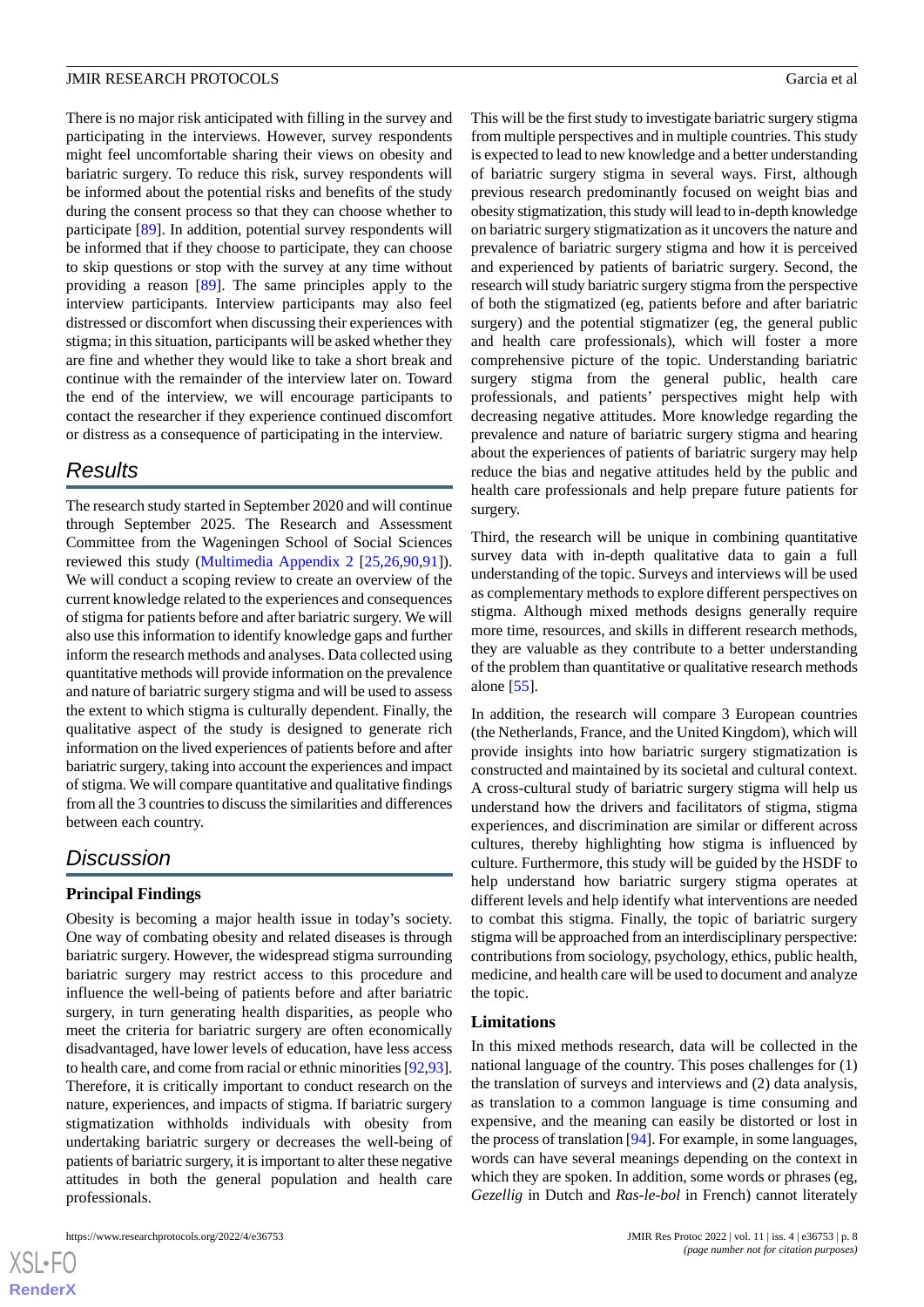be translated into other languages. The accuracy and validity of the data might be compromised because of translation.

To help ensure the accuracy of the data collected and the validity of the results reported so that local meaning and cultural connotations are not lost, we will pay particular attention to the development and testing of surveys and interview topic guides and the analysis and reporting of data [[80](#page-12-3)[,94](#page-12-17)]. Surveys and interviews will be forward and backward translated by independent translators who have good proficiency in the language and then piloted by native speakers. To minimize the risk of misinterpretation, misunderstanding, and loss of respondents'intended meaning and thus maintain the *conceptual equivalence*, qualitative data derived from the interviews will be analyzed in the language in which it was obtained, using an iterative coding framework with common labels. Participants interested in the study results will receive a summarized version in both English and the language of origin (Dutch or French).

For the interviews, because of time constraints and the geographical spread of hospitals and clinics that perform bariatric surgery in the Netherlands, France, and the United Kingdom, it is not possible to include participants from all regions within these countries. Consequently, not all types of patients of bariatric surgery will be represented in this study. In addition, in qualitative studies, it is often difficult to assess whether the sample is representative of the population. To ensure

that a wide range of patient perspectives is included in the study, we will interview patients from different age groups, genders, and socioeconomic statuses. In addition, interviews will be conducted until data saturation is reached and, thus, no new information is discovered [\[69](#page-11-17),[70\]](#page-11-14).

#### **Conclusions**

This protocol outlines the rationale and design of a cross-cultural mixed methods study focused on understanding the prevalence, nature, and impact of bariatric surgery stigma from the perspective of the public, health care professionals, and patients of bariatric surgery in the Netherlands, France, and the United Kingdom. We expect the results of this study to be relevant for people with obesity who are considering bariatric surgery, people who have undergone surgery, and health care professionals involved in the care of people with obesity and patients of bariatric surgery. The findings of this study have several practical implications. It can be used to educate the general public regarding patients' experiences, in the education of health care professionals who work with patients of bariatric surgery, by health care professionals to generate discussions with patients and raise awareness of the issue, and to develop interventions that can be used to educate patients of bariatric surgery before surgery about the potential experiences and implications of stigma to prepare them for life afterward. In turn, bariatric surgery access, use, and outcomes, including the quality of life of patients, may be improved.

#### **Acknowledgments**

The initial version of this study protocol was reviewed and approved by the Wageningen Social Sciences Graduate School Research and Assessment Committee. The authors would like to thank the reviewers who provided valuable and critical feedback on the conceptualization and methodological design of the study.

## **Authors' Contributions**

FKG and KTV were responsible for the conceptualization of the study. KTV, BCM, MAK, and EJH were involved in the implementation of the study. FKG was responsible for the writing and further revision of the first draft of the manuscript. KTV, EJV, BCM, MAK, and EJH were responsible for reviewing and commenting on the draft versions of the manuscript. EJV was affiliated with Rural Sociology, Department of Social Sciences, at Wageningen University at the time the draft versions were written and is currently affiliated with the Almere University of Applied Sciences in Almere, the Netherlands. All authors have read and approved the final version of the manuscript.

#### <span id="page-8-1"></span>**Conflicts of Interest**

None declared.

## <span id="page-8-2"></span>**Multimedia Appendix 1**

Health Stigma and Discrimination Framework. [[PDF File \(Adobe PDF File\), 312 KB](https://jmir.org/api/download?alt_name=resprot_v11i4e36753_app1.pdf&filename=e9f591aa9cddb1427a77280152a64ae2.pdf)-[Multimedia Appendix 1\]](https://jmir.org/api/download?alt_name=resprot_v11i4e36753_app1.pdf&filename=e9f591aa9cddb1427a77280152a64ae2.pdf)

## <span id="page-8-0"></span>**Multimedia Appendix 2**

Peer-review report from the Wageningen School of Social Sciences. [[PDF File \(Adobe PDF File\), 361 KB](https://jmir.org/api/download?alt_name=resprot_v11i4e36753_app2.pdf&filename=10c0e5a0a12ab6467f56793b645f51e7.pdf)-[Multimedia Appendix 2\]](https://jmir.org/api/download?alt_name=resprot_v11i4e36753_app2.pdf&filename=10c0e5a0a12ab6467f56793b645f51e7.pdf)

#### **References**

[XSL](http://www.w3.org/Style/XSL)•FO **[RenderX](http://www.renderx.com/)**

1. Wolfe BM, Kvach E, Eckel RH. Treatment of obesity: weight loss and bariatric surgery. Circ Res 2016 May 27;118(11):1844-1855 [[FREE Full text](http://europepmc.org/abstract/MED/27230645)] [doi: [10.1161/CIRCRESAHA.116.307591](http://dx.doi.org/10.1161/CIRCRESAHA.116.307591)] [Medline: [27230645\]](http://www.ncbi.nlm.nih.gov/entrez/query.fcgi?cmd=Retrieve&db=PubMed&list_uids=27230645&dopt=Abstract)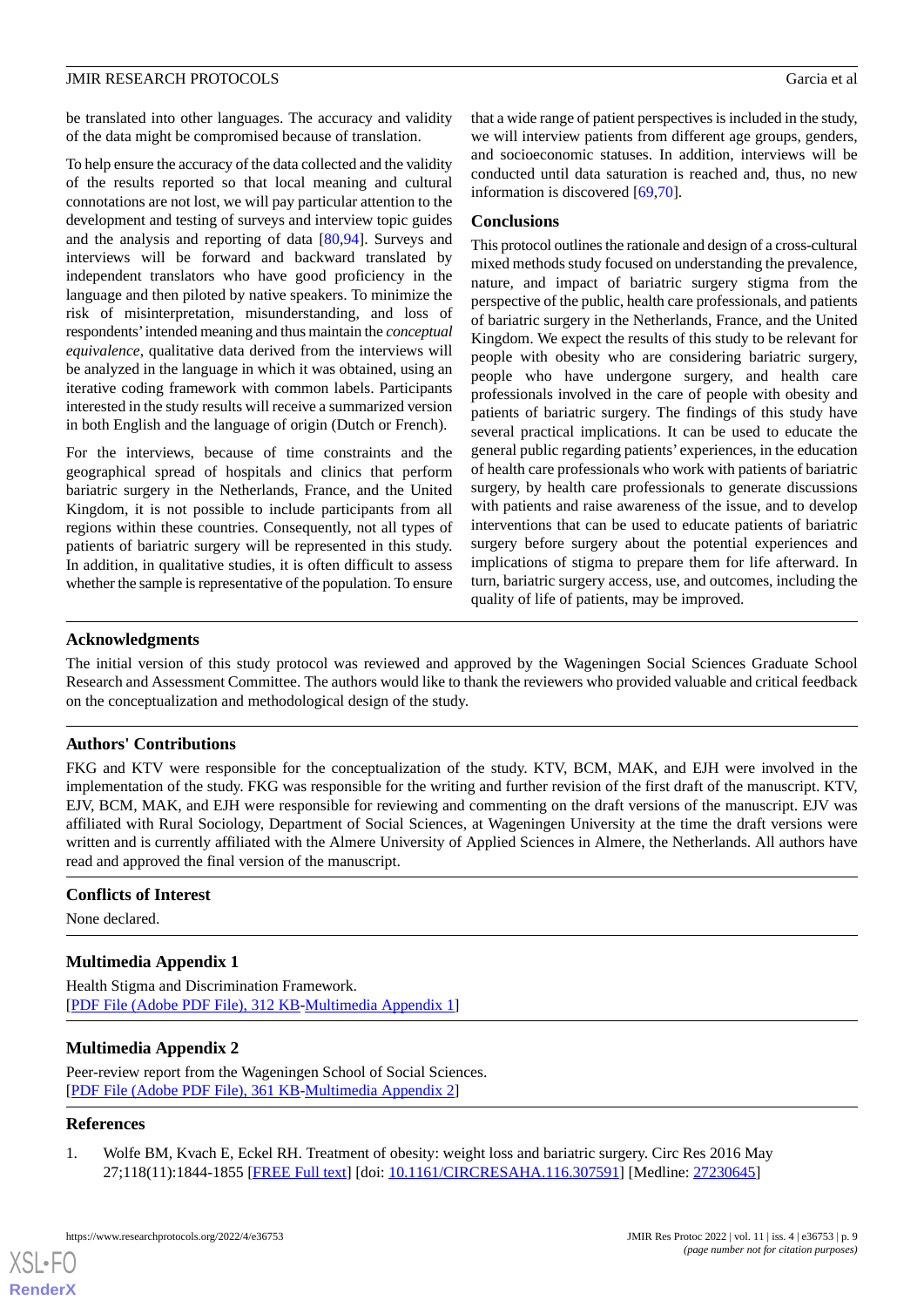- <span id="page-9-0"></span>2. Abdelaal M, le Roux CW, Docherty NG. Morbidity and mortality associated with obesity. Ann Transl Med 2017 Apr;5(7):161 [[FREE Full text](https://doi.org/10.21037/atm.2017.03.107)] [doi: [10.21037/atm.2017.03.107](http://dx.doi.org/10.21037/atm.2017.03.107)] [Medline: [28480197](http://www.ncbi.nlm.nih.gov/entrez/query.fcgi?cmd=Retrieve&db=PubMed&list_uids=28480197&dopt=Abstract)]
- <span id="page-9-1"></span>3. Angrisani L, Santonicola A, Iovino P, Formisano G, Buchwald H, Scopinaro N. Bariatric Surgery Worldwide 2013. Obes Surg 2015 Oct;25(10):1822-1832. [doi: [10.1007/s11695-015-1657-z](http://dx.doi.org/10.1007/s11695-015-1657-z)] [Medline: [25835983\]](http://www.ncbi.nlm.nih.gov/entrez/query.fcgi?cmd=Retrieve&db=PubMed&list_uids=25835983&dopt=Abstract)
- 4. Buchwald H, Estok R, Fahrbach K, Banel D, Jensen MD, Pories WJ, et al. Weight and type 2 diabetes after bariatric surgery: systematic review and meta-analysis. Am J Med 2009 Mar;122(3):248-56.e5. [doi: [10.1016/j.amjmed.2008.09.041](http://dx.doi.org/10.1016/j.amjmed.2008.09.041)] [Medline: [19272486](http://www.ncbi.nlm.nih.gov/entrez/query.fcgi?cmd=Retrieve&db=PubMed&list_uids=19272486&dopt=Abstract)]
- <span id="page-9-3"></span><span id="page-9-2"></span>5. Chang SH, Stoll CR, Song J, Varela JE, Eagon CJ, Colditz GA. The effectiveness and risks of bariatric surgery: an updated systematic review and meta-analysis, 2003-2012. JAMA Surg 2014 Mar;149(3):275-287 [[FREE Full text](http://europepmc.org/abstract/MED/24352617)] [doi: [10.1001/jamasurg.2013.3654](http://dx.doi.org/10.1001/jamasurg.2013.3654)] [Medline: [24352617](http://www.ncbi.nlm.nih.gov/entrez/query.fcgi?cmd=Retrieve&db=PubMed&list_uids=24352617&dopt=Abstract)]
- <span id="page-9-4"></span>6. Colquitt JL, Pickett K, Loveman E, Frampton GK. Surgery for weight loss in adults. Cochrane Database Syst Rev 2014 Aug 08(8):CD003641. [doi: [10.1002/14651858.CD003641.pub4](http://dx.doi.org/10.1002/14651858.CD003641.pub4)] [Medline: [25105982\]](http://www.ncbi.nlm.nih.gov/entrez/query.fcgi?cmd=Retrieve&db=PubMed&list_uids=25105982&dopt=Abstract)
- <span id="page-9-5"></span>7. O'Brien PE, Hindle A, Brennan L, Skinner S, Burton P, Smith A, et al. Long-term outcomes after bariatric surgery: a systematic review and meta-analysis of weight loss at 10 or more years for all bariatric procedures and a single-centre review of 20-year outcomes after adjustable gastric banding. Obes Surg 2019 Jan;29(1):3-14 [\[FREE Full text](http://europepmc.org/abstract/MED/30293134)] [doi: [10.1007/s11695-018-3525-0\]](http://dx.doi.org/10.1007/s11695-018-3525-0) [Medline: [30293134](http://www.ncbi.nlm.nih.gov/entrez/query.fcgi?cmd=Retrieve&db=PubMed&list_uids=30293134&dopt=Abstract)]
- <span id="page-9-6"></span>8. Welbourn R, Hollyman M, Kinsman R, Dixon J, Liem R, Ottosson J, et al. Bariatric surgery worldwide: baseline demographic description and one-year outcomes from the fourth IFSO global registry report 2018. Obes Surg 2019 Mar;29(3):782-795. [doi: [10.1007/s11695-018-3593-1](http://dx.doi.org/10.1007/s11695-018-3593-1)] [Medline: [30421326\]](http://www.ncbi.nlm.nih.gov/entrez/query.fcgi?cmd=Retrieve&db=PubMed&list_uids=30421326&dopt=Abstract)
- <span id="page-9-7"></span>9. Rubino F, Puhl RM, Cummings DE, Eckel RH, Ryan DH, Mechanick JI, et al. Joint international consensus statement for ending stigma of obesity. Nat Med 2020 Apr;26(4):485-497 [[FREE Full text\]](http://europepmc.org/abstract/MED/32127716) [doi: [10.1038/s41591-020-0803-x\]](http://dx.doi.org/10.1038/s41591-020-0803-x) [Medline: [32127716](http://www.ncbi.nlm.nih.gov/entrez/query.fcgi?cmd=Retrieve&db=PubMed&list_uids=32127716&dopt=Abstract)]
- <span id="page-9-9"></span><span id="page-9-8"></span>10. Shubeck S, Dimick JB, Telem DA. Long-term outcomes following bariatric surgery. JAMA 2018 Jan 16;319(3):302-303. [doi: [10.1001/jama.2017.20521\]](http://dx.doi.org/10.1001/jama.2017.20521) [Medline: [29340664](http://www.ncbi.nlm.nih.gov/entrez/query.fcgi?cmd=Retrieve&db=PubMed&list_uids=29340664&dopt=Abstract)]
- 11. Phelan SM. An update on research examining the implications of stigma for access to and utilization of bariatric surgery. Curr Opin Endocrinol Diabetes Obes 2018 Oct;25(5):321-325. [doi: [10.1097/MED.0000000000000431](http://dx.doi.org/10.1097/MED.0000000000000431)] [Medline: [30048259\]](http://www.ncbi.nlm.nih.gov/entrez/query.fcgi?cmd=Retrieve&db=PubMed&list_uids=30048259&dopt=Abstract)
- <span id="page-9-21"></span><span id="page-9-11"></span>12. Dolan P, Afaneh C, Symer M, Dakin GF, Pomp A, Yeo H. Assessment of public attitudes toward weight loss surgery in the United States. JAMA Surg 2019 Mar 01;154(3):264-266 [\[FREE Full text](http://europepmc.org/abstract/MED/30540344)] [doi: [10.1001/jamasurg.2018.4650](http://dx.doi.org/10.1001/jamasurg.2018.4650)] [Medline: [30540344](http://www.ncbi.nlm.nih.gov/entrez/query.fcgi?cmd=Retrieve&db=PubMed&list_uids=30540344&dopt=Abstract)]
- <span id="page-9-16"></span>13. Hansen B, Dye MH. Damned if you do, damned if you don't: the stigma of weight loss surgery. Deviant Behav 2016 Dec 27;39(2):137-147. [doi: [10.1080/01639625.2016.1263081\]](http://dx.doi.org/10.1080/01639625.2016.1263081)
- <span id="page-9-12"></span>14. Mattingly BA, Stambush MA, Hill AE. Shedding the Pounds but not the Stigma: negative attributions as a function of a target's method of weight loss. J Appl Biobehav Res 2009;14(3):128-144. [doi: [10.1111/j.1751-9861.2009.00045.x](http://dx.doi.org/10.1111/j.1751-9861.2009.00045.x)]
- <span id="page-9-10"></span>15. Trainer S, Benjamin T. Elective surgery to save my life: rethinking the "choice" in bariatric surgery. J Adv Nurs 2017 Apr;73(4):894-904. [doi: [10.1111/jan.13193](http://dx.doi.org/10.1111/jan.13193)] [Medline: [27779770\]](http://www.ncbi.nlm.nih.gov/entrez/query.fcgi?cmd=Retrieve&db=PubMed&list_uids=27779770&dopt=Abstract)
- <span id="page-9-13"></span>16. Vartanian LR, Fardouly J. The stigma of obesity surgery: negative evaluations based on weight loss history. Obes Surg 2013 Oct;23(10):1545-1550. [doi: [10.1007/s11695-013-0918-y\]](http://dx.doi.org/10.1007/s11695-013-0918-y) [Medline: [23519633](http://www.ncbi.nlm.nih.gov/entrez/query.fcgi?cmd=Retrieve&db=PubMed&list_uids=23519633&dopt=Abstract)]
- <span id="page-9-14"></span>17. Vartanian LR, Fardouly J. Reducing the stigma of bariatric surgery: benefits of providing information about necessary lifestyle changes. Obesity (Silver Spring) 2014 May;22(5):1233-1237 [\[FREE Full text\]](https://doi.org/10.1002/oby.20721) [doi: [10.1002/oby.20721](http://dx.doi.org/10.1002/oby.20721)] [Medline: [24616420](http://www.ncbi.nlm.nih.gov/entrez/query.fcgi?cmd=Retrieve&db=PubMed&list_uids=24616420&dopt=Abstract)]
- <span id="page-9-15"></span>18. Puhl RM, Heuer CA. Obesity stigma: important considerations for public health. Am J Public Health 2010 Jun;100(6):1019-1028. [doi: [10.2105/AJPH.2009.159491](http://dx.doi.org/10.2105/AJPH.2009.159491)] [Medline: [20075322](http://www.ncbi.nlm.nih.gov/entrez/query.fcgi?cmd=Retrieve&db=PubMed&list_uids=20075322&dopt=Abstract)]
- <span id="page-9-17"></span>19. Jung FU, Luck-Sikorski C, Stroh C, Riedel-Heller SG. [Referral behavior of general physicians for patients with obesity]. Chirurg 2018 Aug;89(8):577-582. [doi: [10.1007/s00104-018-0616-3\]](http://dx.doi.org/10.1007/s00104-018-0616-3) [Medline: [29500694](http://www.ncbi.nlm.nih.gov/entrez/query.fcgi?cmd=Retrieve&db=PubMed&list_uids=29500694&dopt=Abstract)]
- <span id="page-9-22"></span><span id="page-9-18"></span>20. Jung FU, Luck-Sikorski C, König HH, Riedel-Heller SG. Stigma and knowledge as determinants of recommendation and referral behavior of general practitioners and internists. Obes Surg 2016 Oct;26(10):2393-2401. [doi: [10.1007/s11695-016-2104-5\]](http://dx.doi.org/10.1007/s11695-016-2104-5) [Medline: [26886930](http://www.ncbi.nlm.nih.gov/entrez/query.fcgi?cmd=Retrieve&db=PubMed&list_uids=26886930&dopt=Abstract)]
- 21. Cohn I, Raman J, Sui Z. Patient motivations and expectations prior to bariatric surgery: a qualitative systematic review. Obes Rev 2019 Nov;20(11):1608-1618. [doi: [10.1111/obr.12919](http://dx.doi.org/10.1111/obr.12919)] [Medline: [31419379\]](http://www.ncbi.nlm.nih.gov/entrez/query.fcgi?cmd=Retrieve&db=PubMed&list_uids=31419379&dopt=Abstract)
- <span id="page-9-20"></span><span id="page-9-19"></span>22. Berg A. Untold stories of living with a bariatric body: long-term experiences of weight-loss surgery. Sociol Health Illn 2020 Feb;42(2):217-231. [doi: [10.1111/1467-9566.12999](http://dx.doi.org/10.1111/1467-9566.12999)] [Medline: [31515826\]](http://www.ncbi.nlm.nih.gov/entrez/query.fcgi?cmd=Retrieve&db=PubMed&list_uids=31515826&dopt=Abstract)
- 23. Coulman KD, MacKichan F, Blazeby JM, Donovan JL, Owen-Smith A. Patients' experiences of life after bariatric surgery and follow-up care: a qualitative study. BMJ Open 2020 Feb 06;10(2):e035013 [[FREE Full text](https://bmjopen.bmj.com/lookup/pmidlookup?view=long&pmid=32034030)] [doi: [10.1136/bmjopen-2019-035013\]](http://dx.doi.org/10.1136/bmjopen-2019-035013) [Medline: [32034030](http://www.ncbi.nlm.nih.gov/entrez/query.fcgi?cmd=Retrieve&db=PubMed&list_uids=32034030&dopt=Abstract)]
- 24. Maxwell MJ. An interpretative phenomenological analysis investigating uk female experiences of psychosocial adjustment following bariatric surgery. Qual Rep 2019 Jul 21;24(7):1714-1730 [[FREE Full text](https://nsuworks.nova.edu/cgi/viewcontent.cgi?article=3837&context=tqr)] [doi: [10.46743/2160-3715/2019.3837](http://dx.doi.org/10.46743/2160-3715/2019.3837)]
- 25. Han SY, Agostini G, Brewis AA, Wutich A. Avoiding exercise mediates the effects of internalized and experienced weight stigma on physical activity in the years following bariatric surgery. BMC Obes 2018 Jul 2;5(1):18 [\[FREE Full text\]](https://bmcobes.biomedcentral.com/articles/10.1186/s40608-018-0195-3) [doi: [10.1186/s40608-018-0195-3\]](http://dx.doi.org/10.1186/s40608-018-0195-3) [Medline: [29988619](http://www.ncbi.nlm.nih.gov/entrez/query.fcgi?cmd=Retrieve&db=PubMed&list_uids=29988619&dopt=Abstract)]

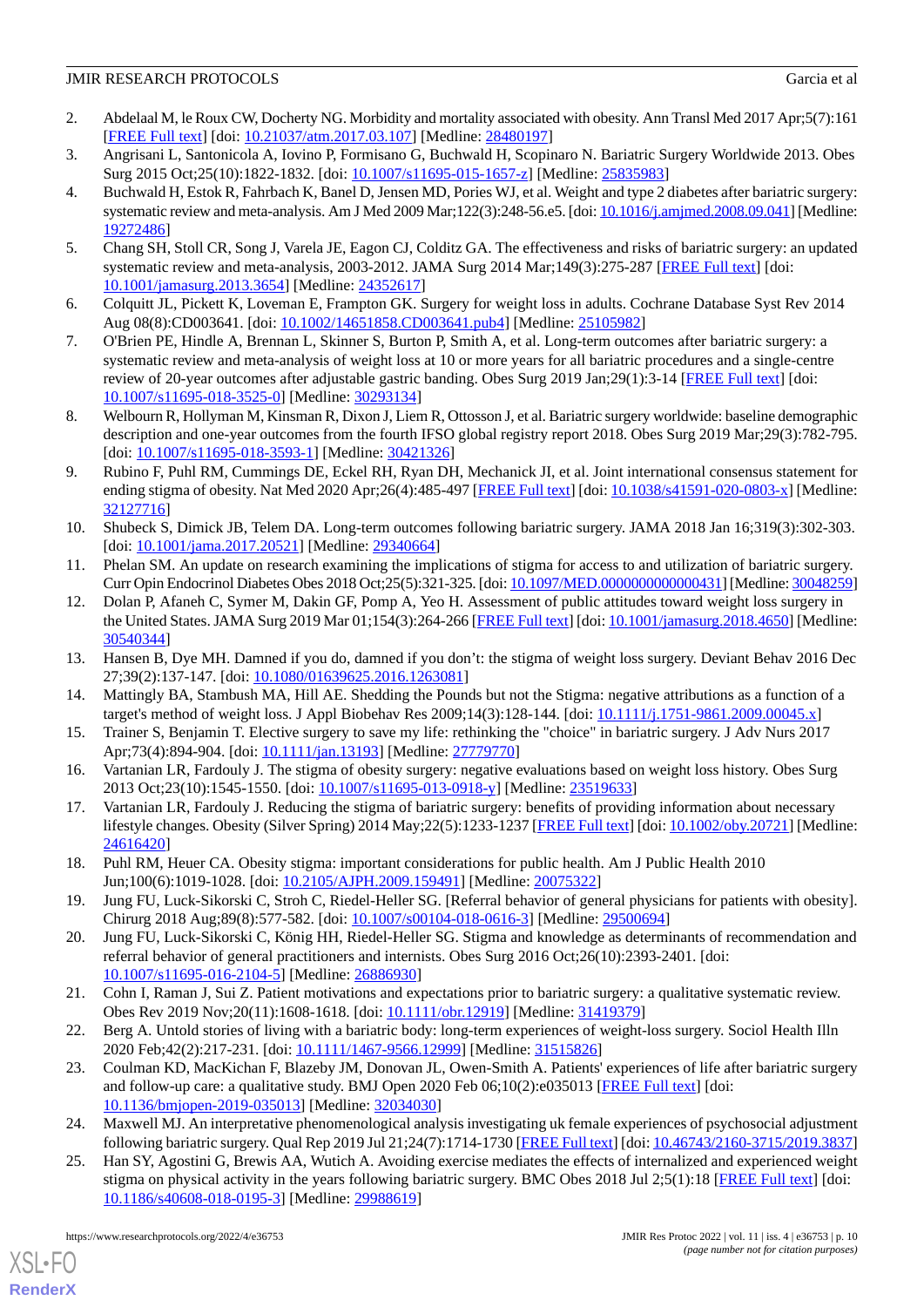- <span id="page-10-0"></span>26. Raves DM, Brewis A, Trainer S, Han SY, Wutich A. Bariatric surgery patients' perceptions of weight-related stigma in healthcare settings impair post-surgery dietary adherence. Front Psychol 2016;7:1497 [[FREE Full text](https://doi.org/10.3389/fpsyg.2016.01497)] [doi: [10.3389/fpsyg.2016.01497](http://dx.doi.org/10.3389/fpsyg.2016.01497)] [Medline: [27777562\]](http://www.ncbi.nlm.nih.gov/entrez/query.fcgi?cmd=Retrieve&db=PubMed&list_uids=27777562&dopt=Abstract)
- <span id="page-10-1"></span>27. Brewis A, SturtzSreetharan C, Wutich A. Obesity stigma as a globalizing health challenge. Global Health 2018 Feb 13;14(1):20 [[FREE Full text\]](https://globalizationandhealth.biomedcentral.com/articles/10.1186/s12992-018-0337-x) [doi: [10.1186/s12992-018-0337-x](http://dx.doi.org/10.1186/s12992-018-0337-x)] [Medline: [29439728](http://www.ncbi.nlm.nih.gov/entrez/query.fcgi?cmd=Retrieve&db=PubMed&list_uids=29439728&dopt=Abstract)]
- 28. Hansson LM, Rasmussen F. Attitudes towards obesity in the Swedish general population: the role of one's own body size, weight satisfaction, and controllability beliefs about obesity. Body Image 2014 Jan;11(1):43-50. [doi: [10.1016/j.bodyim.2013.10.004](http://dx.doi.org/10.1016/j.bodyim.2013.10.004)] [Medline: [24268600\]](http://www.ncbi.nlm.nih.gov/entrez/query.fcgi?cmd=Retrieve&db=PubMed&list_uids=24268600&dopt=Abstract)
- <span id="page-10-4"></span><span id="page-10-3"></span>29. Jung FU, Dietrich A, Stroh C, Riedel-Heller SG, Luck-Sikorski C. Changes in attitudes towards bariatric surgery after 5 years in the German general public. Obes Surg 2017 Oct;27(10):2754-2758. [doi: [10.1007/s11695-017-2822-3\]](http://dx.doi.org/10.1007/s11695-017-2822-3) [Medline: [28785974](http://www.ncbi.nlm.nih.gov/entrez/query.fcgi?cmd=Retrieve&db=PubMed&list_uids=28785974&dopt=Abstract)]
- 30. Lee PC, Ganguly S, Tan HC, Lim CH, Chan WH, Kovalik JP, et al. Attitudes and perceptions of the general public on obesity and its treatment options in Singapore. Obes Res Clin Pract 2019 Jul;13(4):404-407. [doi: [10.1016/j.orcp.2019.03.007](http://dx.doi.org/10.1016/j.orcp.2019.03.007)] [Medline: [30975589](http://www.ncbi.nlm.nih.gov/entrez/query.fcgi?cmd=Retrieve&db=PubMed&list_uids=30975589&dopt=Abstract)]
- <span id="page-10-5"></span>31. Puhl R, Brownell KD. Ways of coping with obesity stigma: review and conceptual analysis. Eat Behav 2003 Mar;4(1):53-78. [doi: [10.1016/s1471-0153\(02\)00096-x](http://dx.doi.org/10.1016/s1471-0153(02)00096-x)] [Medline: [15000988](http://www.ncbi.nlm.nih.gov/entrez/query.fcgi?cmd=Retrieve&db=PubMed&list_uids=15000988&dopt=Abstract)]
- 32. Sikorski C, Luppa M, Dame K, Brähler E, Schütz T, Shang E, et al. Attitudes towards bariatric surgery in the general public. Obes Surg 2013 Mar;23(3):338-345. [doi: [10.1007/s11695-012-0767-0](http://dx.doi.org/10.1007/s11695-012-0767-0)] [Medline: [22983771\]](http://www.ncbi.nlm.nih.gov/entrez/query.fcgi?cmd=Retrieve&db=PubMed&list_uids=22983771&dopt=Abstract)
- <span id="page-10-20"></span>33. Puhl RM, Latner JD, O'Brien K, Luedicke J, Danielsdottir S, Forhan M. A multinational examination of weight bias: predictors of anti-fat attitudes across four countries. Int J Obes (Lond) 2015 Jul;39(7):1166-1173. [doi: [10.1038/ijo.2015.32\]](http://dx.doi.org/10.1038/ijo.2015.32) [Medline: [25809827](http://www.ncbi.nlm.nih.gov/entrez/query.fcgi?cmd=Retrieve&db=PubMed&list_uids=25809827&dopt=Abstract)]
- <span id="page-10-6"></span><span id="page-10-2"></span>34. Crandall CS, D'Anello S, Sakalli N, Lazarus E, Nejtardt GW, Feather NT. An attribution-value model of prejudice: anti-fat attitudes in six nations. Pers Soc Psychol Bull 2016 Jul 02;27(1):30-37. [doi: [10.1177/0146167201271003](http://dx.doi.org/10.1177/0146167201271003)]
- <span id="page-10-15"></span>35. Puhl RM, Lessard LM, Pearl RL, Himmelstein MS, Foster GD. International comparisons of weight stigma: addressing a void in the field. Int J Obes (Lond) 2021 Sep 01;45(9):1976-1985. [doi: [10.1038/s41366-021-00860-z\]](http://dx.doi.org/10.1038/s41366-021-00860-z) [Medline: [34059785](http://www.ncbi.nlm.nih.gov/entrez/query.fcgi?cmd=Retrieve&db=PubMed&list_uids=34059785&dopt=Abstract)]
- <span id="page-10-13"></span>36. O'Keeffe M, Flint SW, Watts K, Rubino F. Knowledge gaps and weight stigma shape attitudes toward obesity. Lancet Diabetes Endocrinol 2020 May;8(5):363-365. [doi: [10.1016/S2213-8587\(20\)30073-5\]](http://dx.doi.org/10.1016/S2213-8587(20)30073-5) [Medline: [32142624\]](http://www.ncbi.nlm.nih.gov/entrez/query.fcgi?cmd=Retrieve&db=PubMed&list_uids=32142624&dopt=Abstract)
- <span id="page-10-11"></span>37. Altaf A, Abbas MM. Public perception of bariatric surgery. Saudi Med J 2019 Apr 01;40(4):379-384 [[FREE Full text](https://doi.org/10.15537/smj.2019.4.24050)] [doi: [10.15537/smj.2019.4.24050\]](http://dx.doi.org/10.15537/smj.2019.4.24050) [Medline: [30957132](http://www.ncbi.nlm.nih.gov/entrez/query.fcgi?cmd=Retrieve&db=PubMed&list_uids=30957132&dopt=Abstract)]
- <span id="page-10-16"></span>38. Teo EY, Lew PS, Foo CS. Public perceptions of obesity and bariatric surgery in Singapore: a pilot study. Singapore Med J 2012 Feb;53(2):104-108 [[FREE Full text](http://smj.sma.org.sg/5302/5302a6.pdf)] [Medline: [22337184\]](http://www.ncbi.nlm.nih.gov/entrez/query.fcgi?cmd=Retrieve&db=PubMed&list_uids=22337184&dopt=Abstract)
- <span id="page-10-12"></span>39. Fardouly J, Vartanian LR. Changes in weight bias following weight loss: the impact of weight-loss method. Int J Obes (Lond) 2012 Feb;36(2):314-319. [doi: [10.1038/ijo.2011.26](http://dx.doi.org/10.1038/ijo.2011.26)] [Medline: [21364528\]](http://www.ncbi.nlm.nih.gov/entrez/query.fcgi?cmd=Retrieve&db=PubMed&list_uids=21364528&dopt=Abstract)
- <span id="page-10-7"></span>40. Alreshidi FS, Alshammari TM, Alshammari EM, Alshammari AO, Abdulmogith MA, Albayih ZA, et al. Aerobic exercises and its effects on primary dysmenorrhea among women at Hail city, Saudi Arabia. International Journal of Medicine in Developing Countries 2020 May;4(5):1796-1802.
- <span id="page-10-8"></span>41. Lund TB, Nielsen ME, Sandøe P. In a class of their own: the Danish public considers obesity less deserving of treatment compared with smoking-related diseases. Eur J Clin Nutr 2015 Apr;69(4):514-518. [doi: [10.1038/ejcn.2014.185](http://dx.doi.org/10.1038/ejcn.2014.185)] [Medline: [25248357](http://www.ncbi.nlm.nih.gov/entrez/query.fcgi?cmd=Retrieve&db=PubMed&list_uids=25248357&dopt=Abstract)]
- <span id="page-10-19"></span>42. Lund TB, Sandøe P, Lassen J. Attitudes to publicly funded obesity treatment and prevention. Obesity (Silver Spring) 2011 Aug;19(8):1580-1585 [\[FREE Full text](https://doi.org/10.1038/oby.2011.84)] [doi: [10.1038/oby.2011.84](http://dx.doi.org/10.1038/oby.2011.84)] [Medline: [21512511](http://www.ncbi.nlm.nih.gov/entrez/query.fcgi?cmd=Retrieve&db=PubMed&list_uids=21512511&dopt=Abstract)]
- <span id="page-10-14"></span>43. Zacharoulis D, Bakalis V, Zachari E, Sioka E, Tsimpida D, Magouliotis D, et al. Current knowledge and perception of bariatric surgery among Greek doctors living in Thessaly. Asian J Endosc Surg 2018 May;11(2):138-145. [doi: [10.1111/ases.12436\]](http://dx.doi.org/10.1111/ases.12436) [Medline: [29105338\]](http://www.ncbi.nlm.nih.gov/entrez/query.fcgi?cmd=Retrieve&db=PubMed&list_uids=29105338&dopt=Abstract)
- <span id="page-10-9"></span>44. Fan M, Hong J, Cheung PN, Tang S, Zhang J, Hu S, et al. Knowledge and attitudes towards obesity and bariatric surgery in Chinese nurses. Obes Surg 2020 Feb;30(2):618-629. [doi: [10.1007/s11695-019-04173-z](http://dx.doi.org/10.1007/s11695-019-04173-z)] [Medline: [31758470](http://www.ncbi.nlm.nih.gov/entrez/query.fcgi?cmd=Retrieve&db=PubMed&list_uids=31758470&dopt=Abstract)]
- <span id="page-10-17"></span><span id="page-10-10"></span>45. Conaty EA, Denham W, Haggerty SP, Linn JG, Joehl RJ, Ujiki MB. Primary care physicians' perceptions of bariatric surgery and major barriers to referral. Obes Surg 2020 Feb;30(2):521-526. [doi: [10.1007/s11695-019-04204-9](http://dx.doi.org/10.1007/s11695-019-04204-9)] [Medline: [31625056](http://www.ncbi.nlm.nih.gov/entrez/query.fcgi?cmd=Retrieve&db=PubMed&list_uids=31625056&dopt=Abstract)]
- <span id="page-10-18"></span>46. Memarian E, Carrasco D, Thulesius H, Calling S. Primary care physicians' knowledge, attitudes and concerns about bariatric surgery and the association with referral patterns: a Swedish survey study. BMC Endocr Disord 2021 Apr 08;21(1):62 [[FREE Full text](https://bmcendocrdisord.biomedcentral.com/articles/10.1186/s12902-021-00723-8)] [doi: [10.1186/s12902-021-00723-8\]](http://dx.doi.org/10.1186/s12902-021-00723-8) [Medline: [33832469](http://www.ncbi.nlm.nih.gov/entrez/query.fcgi?cmd=Retrieve&db=PubMed&list_uids=33832469&dopt=Abstract)]
- 47. Goffman E. Stigma: Notes on the management of spoiled identity. Englewood Cliffs, NJ, USA: Prentice-Hall; 1963.
- 48. Coulman KD, MacKichan F, Blazeby JM, Owen-Smith A. Patient experiences of outcomes of bariatric surgery: a systematic review and qualitative synthesis. Obes Rev 2017 May;18(5):547-559 [\[FREE Full text](http://europepmc.org/abstract/MED/28273694)] [doi: [10.1111/obr.12518\]](http://dx.doi.org/10.1111/obr.12518) [Medline: [28273694](http://www.ncbi.nlm.nih.gov/entrez/query.fcgi?cmd=Retrieve&db=PubMed&list_uids=28273694&dopt=Abstract)]
- 49. Doni K, Breuing J, Pieper D. Psychosocial changes of bariatric surgery in patients' everyday life: a scoping review. Obes Surg 2020 Aug;30(8):2949-2956. [doi: [10.1007/s11695-020-04621-1\]](http://dx.doi.org/10.1007/s11695-020-04621-1) [Medline: [32333244](http://www.ncbi.nlm.nih.gov/entrez/query.fcgi?cmd=Retrieve&db=PubMed&list_uids=32333244&dopt=Abstract)]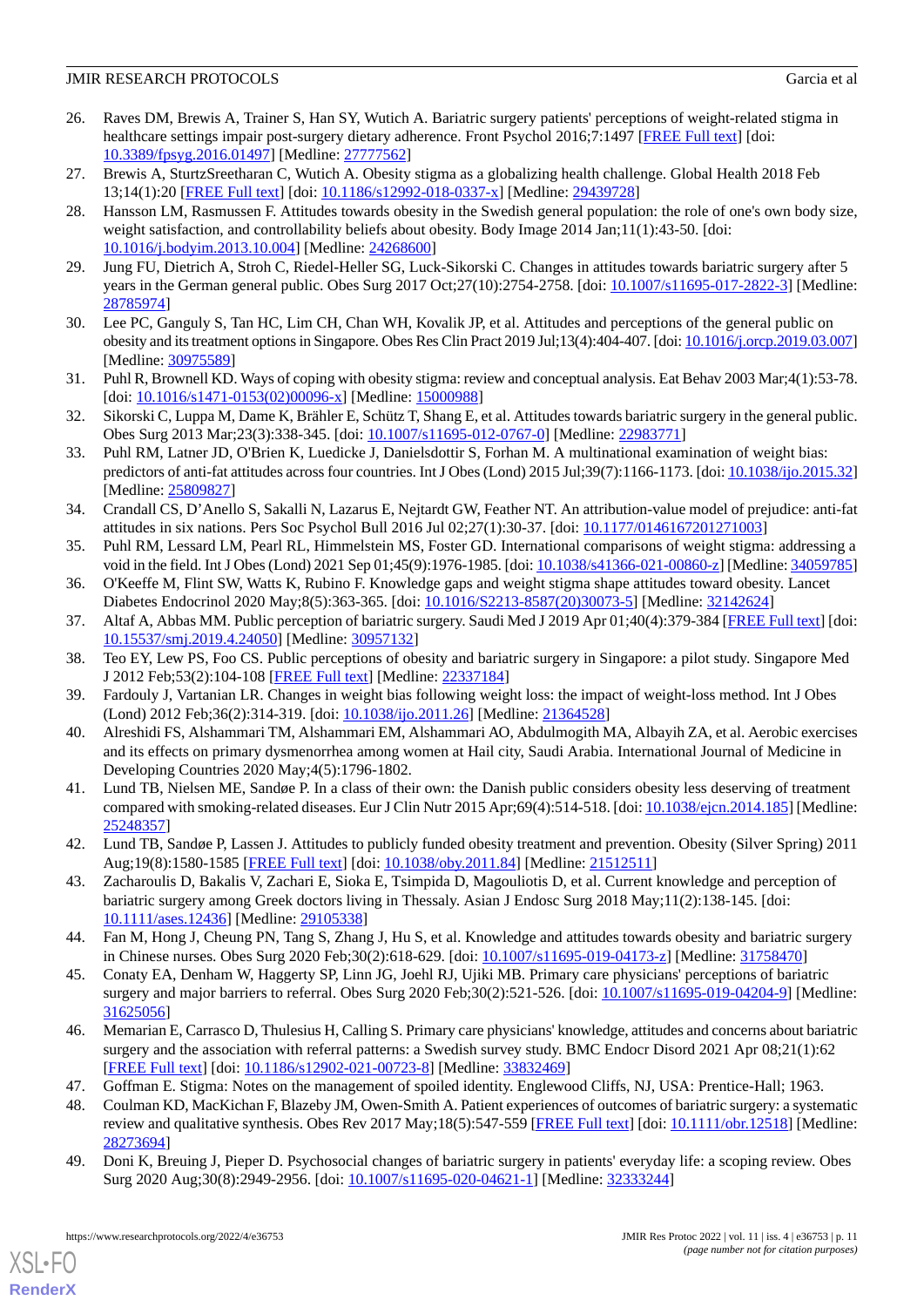- <span id="page-11-0"></span>50. Crandall CS, Martinez R. Culture, ideology, and antifat attitudes. Pers Soc Psychol Bull 2016 Jul 02;22(11):1165-1176. [doi: [10.1177/01461672962211007](http://dx.doi.org/10.1177/01461672962211007)]
- <span id="page-11-2"></span><span id="page-11-1"></span>51. Dovidio J, Major B, Crocker J. In: Heatherton KF, Kleck RE, Hebl MR, Hull JG, editors. The social psychology of stigma. New York, NY, USA: The Guilford Press; 2000:1-28.
- <span id="page-11-3"></span>52. Rodhain A, Gourmelen A. Obesity: the link between stigma and perceived responsibility. Journal of Marketing Management 2018 Nov 29;34(15-16):1418-1439. [doi: [10.1080/0267257x.2018.1550105](http://dx.doi.org/10.1080/0267257x.2018.1550105)]
- <span id="page-11-4"></span>53. Stangl AL, Earnshaw VA, Logie CH, van Brakel W, Simbayi LC, Barré I, et al. The health stigma and discrimination framework: a global, crosscutting framework to inform research, intervention development, and policy on health-related stigmas. BMC Med 2019 Feb 15;17(1):31 [[FREE Full text](https://bmcmedicine.biomedcentral.com/articles/10.1186/s12916-019-1271-3)] [doi: [10.1186/s12916-019-1271-3](http://dx.doi.org/10.1186/s12916-019-1271-3)] [Medline: [30764826](http://www.ncbi.nlm.nih.gov/entrez/query.fcgi?cmd=Retrieve&db=PubMed&list_uids=30764826&dopt=Abstract)]
- <span id="page-11-5"></span>54. Fetters MD, Curry LA, Creswell JW. Achieving integration in mixed methods designs-principles and practices. Health Serv Res 2013 Dec;48(6 Pt 2):2134-2156 [\[FREE Full text\]](http://europepmc.org/abstract/MED/24279835) [doi: [10.1111/1475-6773.12117\]](http://dx.doi.org/10.1111/1475-6773.12117) [Medline: [24279835\]](http://www.ncbi.nlm.nih.gov/entrez/query.fcgi?cmd=Retrieve&db=PubMed&list_uids=24279835&dopt=Abstract)
- <span id="page-11-6"></span>55. Creswell JW, Plano Clark VL. Designing and conducting mixed methods research, third edition. Thousand Oaks, CA. USA: Sage Publications, Inc; Aug 24, 2017.
- <span id="page-11-7"></span>56. Fura B, Wang Q. The level of socioeconomic development of EU countries and the state of ISO 14001 certification. Qual Quant 2017;51(1):103-119 [[FREE Full text](http://europepmc.org/abstract/MED/28133397)] [doi: [10.1007/s11135-015-0297-7\]](http://dx.doi.org/10.1007/s11135-015-0297-7) [Medline: [28133397](http://www.ncbi.nlm.nih.gov/entrez/query.fcgi?cmd=Retrieve&db=PubMed&list_uids=28133397&dopt=Abstract)]
- 57. Thorlby R. International Health Care System Profiles, England. The Commonwealth Fund. 2020. URL: [https://www.](https://www.commonwealthfund.org/international-health-policy-center/countries/england) [commonwealthfund.org/international-health-policy-center/countries/england](https://www.commonwealthfund.org/international-health-policy-center/countries/england) [accessed 2021-08-07]
- <span id="page-11-8"></span>58. Wammes J, Stadhouders N, Westert G. International Health Care System Profiles, Netherlands. The Commonwealth Fund. 2020. URL: <https://www.commonwealthfund.org/international-health-policy-center/countries/netherlands> [accessed 2021-08-04]
- <span id="page-11-9"></span>59. Durand-Zaleski I. International Health Care System Profiles, France. The Commonwealth Fund. 2020. URL: [https://www.](https://www.commonwealthfund.org/international-health-policy-center/countries/france) [commonwealthfund.org/international-health-policy-center/countries/france](https://www.commonwealthfund.org/international-health-policy-center/countries/france) [accessed 2021-08-04]
- 60. All-Party Parliamentary Group on Obesity. The Future of Obesity Services: A policy paper produced by the All-Party Parliamentary Group on Obesity. 2020. URL: [https://static1.squarespace.com/static/5975e650be6594496c79e2fb/t/](https://static1.squarespace.com/static/5975e650be6594496c79e2fb/t/5fbe2a92e18c5c478ec569a0/1606298265632/Obesity+APPG+-+The+Future+of+Obesity+Services.pdf) [5fbe2a92e18c5c478ec569a0/1606298265632/Obesity+APPG+-+The+Future+of+Obesity+Services.pdf](https://static1.squarespace.com/static/5975e650be6594496c79e2fb/t/5fbe2a92e18c5c478ec569a0/1606298265632/Obesity+APPG+-+The+Future+of+Obesity+Services.pdf)[accessed 2021-08-04]
- 61. All-Party Parliamentary Group on Obesity. The current landscape of obesity services: A report from the ALL-Party Parliamentary Group on Obesity. 2020. URL: [https://aso.org.uk/sites/default/files/page/2021-03/](https://aso.org.uk/sites/default/files/page/2021-03/APPG-Obesity-Report-May-2018.pdf) [APPG-Obesity-Report-May-2018.pdf](https://aso.org.uk/sites/default/files/page/2021-03/APPG-Obesity-Report-May-2018.pdf) [accessed 2021-08-04]
- 62. Zorgstandaard Obesitas. Partnerschap Overgewicht Nederland. 2010. URL: [https://www.partnerschapovergewicht.nl/](https://www.partnerschapovergewicht.nl/wp-content/uploads/2020/03/PON_Zorgstandaard_Obesitas_2011_A4_v1_04.pdf) [wp-content/uploads/2020/03/PON\\_Zorgstandaard\\_Obesitas\\_2011\\_A4\\_v1\\_04.pdf](https://www.partnerschapovergewicht.nl/wp-content/uploads/2020/03/PON_Zorgstandaard_Obesitas_2011_A4_v1_04.pdf) [accessed 2021-08-04]
- <span id="page-11-10"></span>63. Feuille de route: Prise en Charge de personnes en situation d'obésite. Santé MdSedl. 2019. URL: [https://solidarites-sante.](https://solidarites-sante.gouv.fr/IMG/pdf/feuille_de_route_obesite_2019-2022.pdf) [gouv.fr/IMG/pdf/feuille\\_de\\_route\\_obesite\\_2019-2022.pdf](https://solidarites-sante.gouv.fr/IMG/pdf/feuille_de_route_obesite_2019-2022.pdf) [accessed 2021-08-05]
- <span id="page-11-11"></span>64. French obesity plan 2010-2013. Le ministère des Affaires sociales et de la Santé. 2010. URL: [https://solidarites-sante.](https://solidarites-sante.gouv.fr/IMG/pdf/PO_UK_INDD.pdf) [gouv.fr/IMG/pdf/PO\\_UK\\_INDD.pdf](https://solidarites-sante.gouv.fr/IMG/pdf/PO_UK_INDD.pdf) [accessed 2021-08-04]
- <span id="page-11-12"></span>65. Van den heede K, Ten Geuzendam B, Dossche D, Janssens S, Louwagie P, Vanderplanken K, et al. Bariatric surgery in Belgium: organisation and payment of care before and after surgery. Belgian Health Care Knowledge Centre 2020 Jun 29:329.
- <span id="page-11-13"></span>66. Tricco AC, Lillie E, Zarin W, O'Brien KK, Colquhoun H, Levac D, et al. PRISMA extension for scoping reviews (prisma-scr): checklist and explanation. Ann Intern Med 2018 Oct 02;169(7):467-473 [[FREE Full text\]](https://www.acpjournals.org/doi/abs/10.7326/M18-0850?url_ver=Z39.88-2003&rfr_id=ori:rid:crossref.org&rfr_dat=cr_pub%3dpubmed) [doi: [10.7326/M18-0850\]](http://dx.doi.org/10.7326/M18-0850) [Medline: [30178033](http://www.ncbi.nlm.nih.gov/entrez/query.fcgi?cmd=Retrieve&db=PubMed&list_uids=30178033&dopt=Abstract)]
- <span id="page-11-17"></span><span id="page-11-14"></span>67. Swan H. A qualitative examination of stigma among formerly incarcerated adults living with HIV. Sage Open 2016 Jan;6(1) [[FREE Full text](https://journals.sagepub.com/doi/10.1177/2158244016629524?url_ver=Z39.88-2003&rfr_id=ori:rid:crossref.org&rfr_dat=cr_pub%3dpubmed)] [doi: [10.1177/2158244016629524\]](http://dx.doi.org/10.1177/2158244016629524) [Medline: [27182459](http://www.ncbi.nlm.nih.gov/entrez/query.fcgi?cmd=Retrieve&db=PubMed&list_uids=27182459&dopt=Abstract)]
- <span id="page-11-15"></span>68. Berndt AE. Sampling Methods. J Hum Lact 2020 May;36(2):224-226. [doi: [10.1177/0890334420906850\]](http://dx.doi.org/10.1177/0890334420906850) [Medline: [32155099](http://www.ncbi.nlm.nih.gov/entrez/query.fcgi?cmd=Retrieve&db=PubMed&list_uids=32155099&dopt=Abstract)]
- 69. Gill SL. Qualitative Sampling Methods. J Hum Lact 2020 Nov 19;36(4):579-581. [doi: [10.1177/0890334420949218](http://dx.doi.org/10.1177/0890334420949218)] [Medline: [32813616](http://www.ncbi.nlm.nih.gov/entrez/query.fcgi?cmd=Retrieve&db=PubMed&list_uids=32813616&dopt=Abstract)]
- 70. Guest G, Bunce A, Johnson L. How Many Interviews Are Enough? Field Methods 2006 Feb;18(1):59-82. [doi: [10.1177/1525822X05279903](http://dx.doi.org/10.1177/1525822X05279903)]
- 71. Edward K, Hii MW, Giandinoto JA, Hennessy J, Thompson L. Personal descriptions of life before and after bariatric surgery from overweight or obese men. Am J Mens Health 2018 Mar;12(2):265-273 [\[FREE Full text\]](https://journals.sagepub.com/doi/10.1177/1557988316630770?url_ver=Z39.88-2003&rfr_id=ori:rid:crossref.org&rfr_dat=cr_pub%3dpubmed) [doi: [10.1177/1557988316630770\]](http://dx.doi.org/10.1177/1557988316630770) [Medline: [26846405\]](http://www.ncbi.nlm.nih.gov/entrez/query.fcgi?cmd=Retrieve&db=PubMed&list_uids=26846405&dopt=Abstract)
- <span id="page-11-16"></span>72. Graham Y, Hayes C, Small PK, Mahawar K, Ling J. Patient experiences of adjusting to life in the first 2 years after bariatric surgery: a qualitative study. Clin Obes 2017 Oct;7(5):323-335 [[FREE Full text](http://europepmc.org/abstract/MED/28744976)] [doi: [10.1111/cob.12205](http://dx.doi.org/10.1111/cob.12205)] [Medline: [28744976](http://www.ncbi.nlm.nih.gov/entrez/query.fcgi?cmd=Retrieve&db=PubMed&list_uids=28744976&dopt=Abstract)]
- 73. Newhook JT, Gregory D, Twells L. 'Fat girls' and 'big guys': gendered meanings of weight loss surgery. Sociol Health Illn 2015 Jun;37(5):653-667. [doi: [10.1111/1467-9566.12219\]](http://dx.doi.org/10.1111/1467-9566.12219) [Medline: [25677753\]](http://www.ncbi.nlm.nih.gov/entrez/query.fcgi?cmd=Retrieve&db=PubMed&list_uids=25677753&dopt=Abstract)
- 74. Warholm C, Marie Øien A, Råheim M. The ambivalence of losing weight after bariatric surgery. Int J Qual Stud Health Well-being 2014;9:22876 [[FREE Full text](http://europepmc.org/abstract/MED/24480033)] [doi: [10.3402/qhw.v9.22876](http://dx.doi.org/10.3402/qhw.v9.22876)] [Medline: [24480033\]](http://www.ncbi.nlm.nih.gov/entrez/query.fcgi?cmd=Retrieve&db=PubMed&list_uids=24480033&dopt=Abstract)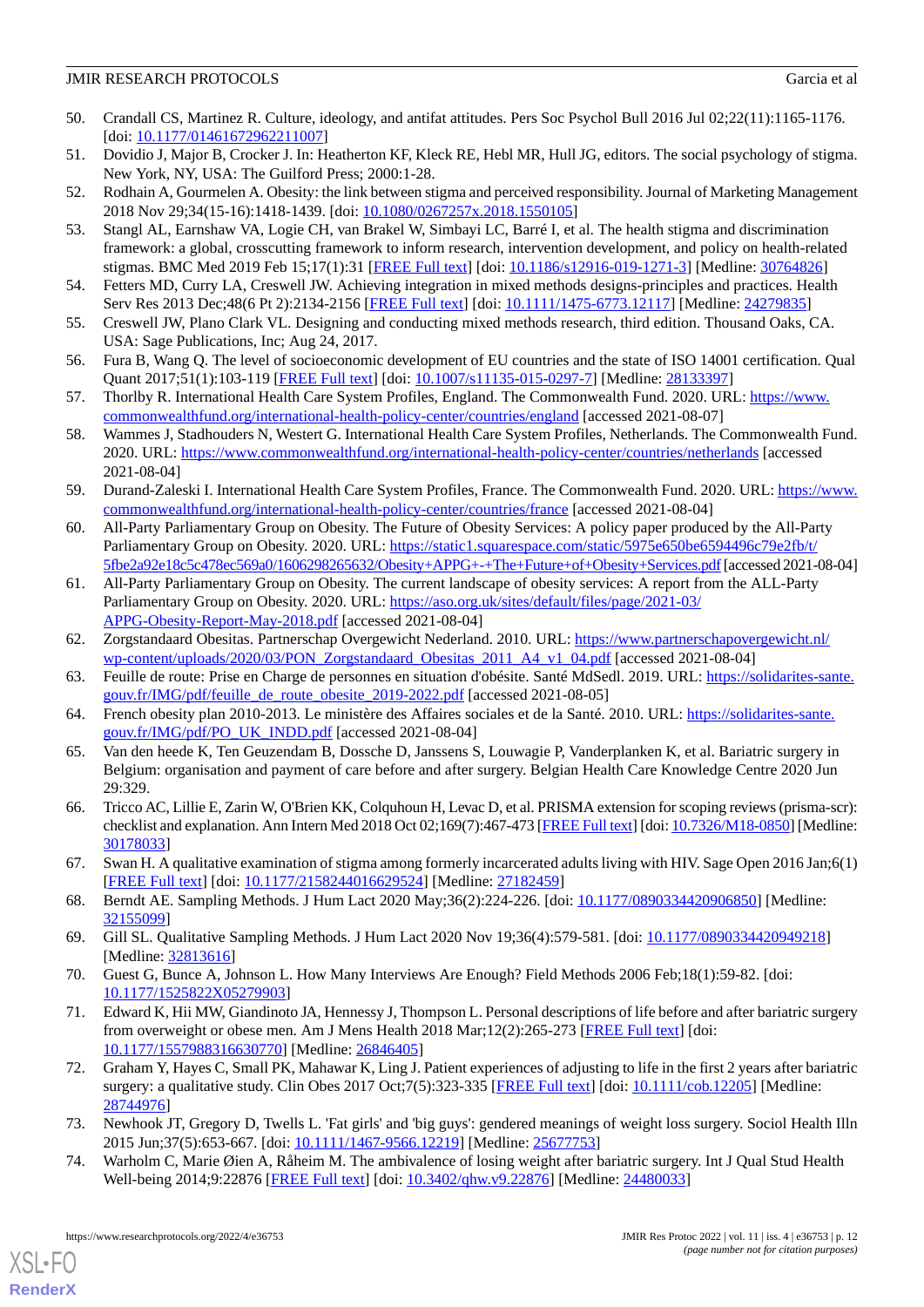- <span id="page-12-0"></span>75. Bacon JG, Scheltema KE, Robinson BE. Fat phobia scale revisited: the short form. Int J Obes Relat Metab Disord 2001 Feb;25(2):252-257. [doi: [10.1038/sj.ijo.0801537\]](http://dx.doi.org/10.1038/sj.ijo.0801537) [Medline: [11410828\]](http://www.ncbi.nlm.nih.gov/entrez/query.fcgi?cmd=Retrieve&db=PubMed&list_uids=11410828&dopt=Abstract)
- 76. Brantley PJ, Waldo K, Matthews-Ewald MR, Brock R, Champagne CM, Church T, et al. Why patients seek bariatric surgery: does insurance coverage matter? Obes Surg 2014 Jun;24(6):961-964 [\[FREE Full text\]](http://europepmc.org/abstract/MED/24671622) [doi: [10.1007/s11695-014-1237-7\]](http://dx.doi.org/10.1007/s11695-014-1237-7) [Medline: [24671622](http://www.ncbi.nlm.nih.gov/entrez/query.fcgi?cmd=Retrieve&db=PubMed&list_uids=24671622&dopt=Abstract)]
- <span id="page-12-1"></span>77. Libeton M, Dixon JB, Laurie C, O'Brien PE. Patient motivation for bariatric surgery: characteristics and impact on outcomes. Obes Surg 2004 Mar;14(3):392-398. [doi: [10.1381/096089204322917936](http://dx.doi.org/10.1381/096089204322917936)] [Medline: [15072662\]](http://www.ncbi.nlm.nih.gov/entrez/query.fcgi?cmd=Retrieve&db=PubMed&list_uids=15072662&dopt=Abstract)
- <span id="page-12-2"></span>78. Pearl RL, Wadden TA, Walton K, Allison KC, Tronieri JS, Williams NN. Health and appearance: factors motivating the decision to seek bariatric surgery. Surg Obes Relat Dis 2019 Apr;15(4):636-642 [[FREE Full text\]](http://europepmc.org/abstract/MED/30803880) [doi: [10.1016/j.soard.2019.01.015](http://dx.doi.org/10.1016/j.soard.2019.01.015)] [Medline: [30803880](http://www.ncbi.nlm.nih.gov/entrez/query.fcgi?cmd=Retrieve&db=PubMed&list_uids=30803880&dopt=Abstract)]
- <span id="page-12-3"></span>79. Rattray J, Jones MC. Essential elements of questionnaire design and development. J Clin Nurs 2007 Feb;16(2):234-243. [doi: [10.1111/j.1365-2702.2006.01573.x](http://dx.doi.org/10.1111/j.1365-2702.2006.01573.x)] [Medline: [17239058](http://www.ncbi.nlm.nih.gov/entrez/query.fcgi?cmd=Retrieve&db=PubMed&list_uids=17239058&dopt=Abstract)]
- <span id="page-12-4"></span>80. Luvisaro BM, Menezes JR, Rodrigues CF, Soares AL, Muzi CD, Guimarães RM. Conceptual equivalence of items and semantic equivalence of the Brazilian version of the EORTC QLQ-ELD14 instrument to evaluate the quality of life of elderly people with cancer. Revista Brasileira de Geriatria e Gerontologia 2017 Feb;20(1):20-32. [doi: [10.1590/1981-22562017020.160024\]](http://dx.doi.org/10.1590/1981-22562017020.160024)
- <span id="page-12-6"></span><span id="page-12-5"></span>81. Taherdoost H. How to design and create an effective survey/questionnaire; a step by step guide. International Journal of Academic Research in Management 2016;5(4):37-41.
- <span id="page-12-7"></span>82. Sample Size Calculator. Raosoft. URL:<http://www.raosoft.com/samplesize.html> [accessed 2021-08-23]
- <span id="page-12-8"></span>83. Taherdoost H. Determining Sample Size; How to Calculate Survey Sample Size. International Journal of Economics and Management Systems 2017 Feb 2;2:237-239. [doi: [10.1093/acprof:oso/9780195315493.001.0001\]](http://dx.doi.org/10.1093/acprof:oso/9780195315493.001.0001)
- <span id="page-12-9"></span>84. Clarke V, Braun V. Thematic analysis. J Posit Psychol 2016 Dec 09;12(3):297-298. [doi: [10.1080/17439760.2016.1262613](http://dx.doi.org/10.1080/17439760.2016.1262613)]
- <span id="page-12-10"></span>85. Braun V, Clarke V. Using thematic analysis in psychology. Qual Res Psychol 2006 Jan;3(2):77-101. [doi: [10.1191/1478088706qp063oa](http://dx.doi.org/10.1191/1478088706qp063oa)]
- <span id="page-12-11"></span>86. Eldh AC, Årestedt L, Berterö C. Quotations in qualitative studies: reflections on constituents, custom, and purpose. Int J Qual Methods 2020 Nov 02;19:160940692096926. [doi: [10.1177/1609406920969268](http://dx.doi.org/10.1177/1609406920969268)]
- <span id="page-12-12"></span>87. Thorne S. On the use and abuse of verbatim quotations in qualitative research reports. Nurse Author Ed 2021 Jan 17;30(3):4-6. [doi: [10.1111/nae2.2\]](http://dx.doi.org/10.1111/nae2.2)
- <span id="page-12-13"></span>88. Hoofnagle CJ, van der Sloot B, Borgesius FZ. The European Union general data protection regulation: what it is and what it means. Information & Communications Technology Law 2019 Feb 10;28(1):65-98. [doi: [10.1080/13600834.2019.1573501\]](http://dx.doi.org/10.1080/13600834.2019.1573501)
- <span id="page-12-14"></span>89. Labott S, Johnson TP, Feeny NC, Fendrich M. Evaluating and addressing emotional risks in survey research. Surv Pract 2016 Feb 01;9(1):1-9. [doi: [10.29115/SP-2016-0006](http://dx.doi.org/10.29115/SP-2016-0006)]
- 90. Hopkins JC, Howes N, Chalmers K, Savovic J, Whale K, Coulman KD, By-Band Trial Management Group. Outcome reporting in bariatric surgery: an in-depth analysis to inform the development of a core outcome set, the BARIACT Study. Obes Rev 2015 Jan 30;16(1):88-106. [doi: [10.1111/obr.12240\]](http://dx.doi.org/10.1111/obr.12240) [Medline: [25442513\]](http://www.ncbi.nlm.nih.gov/entrez/query.fcgi?cmd=Retrieve&db=PubMed&list_uids=25442513&dopt=Abstract)
- <span id="page-12-16"></span><span id="page-12-15"></span>91. Ricci L, Lanfranchi JB, Lemetayer F, Rotonda C, Guillemin F, Coste J, et al. Qualitative methods used to generate questionnaire items: a systematic review. Qual Health Res 2019 Jan;29(1):149-156. [doi: [10.1177/1049732318783186](http://dx.doi.org/10.1177/1049732318783186)] [Medline: [29952223](http://www.ncbi.nlm.nih.gov/entrez/query.fcgi?cmd=Retrieve&db=PubMed&list_uids=29952223&dopt=Abstract)]
- <span id="page-12-17"></span>92. Bhogal SK, Reddigan JI, Rotstein OD, Cohen A, Glockler D, Tricco AC, et al. Inequity to the utilization of bariatric surgery: a systematic review and meta-analysis. Obes Surg 2015 May;25(5):888-899. [doi: [10.1007/s11695-015-1595-9\]](http://dx.doi.org/10.1007/s11695-015-1595-9) [Medline: [25726318](http://www.ncbi.nlm.nih.gov/entrez/query.fcgi?cmd=Retrieve&db=PubMed&list_uids=25726318&dopt=Abstract)]
- 93. Martin M, Beekley A, Kjorstad R, Sebesta J. Socioeconomic disparities in eligibility and access to bariatric surgery: a national population-based analysis. Surg Obes Relat Dis 2010;6(1):8-15. [doi: [10.1016/j.soard.2009.07.003\]](http://dx.doi.org/10.1016/j.soard.2009.07.003) [Medline: [19782647](http://www.ncbi.nlm.nih.gov/entrez/query.fcgi?cmd=Retrieve&db=PubMed&list_uids=19782647&dopt=Abstract)]
- 94. Smith HJ, Chen J, Liu X. Language and rigour in qualitative research: problems and principles in analyzing data collected in Mandarin. BMC Med Res Methodol 2008 Jul 10;8:44 [\[FREE Full text\]](https://bmcmedresmethodol.biomedcentral.com/articles/10.1186/1471-2288-8-44) [doi: [10.1186/1471-2288-8-44](http://dx.doi.org/10.1186/1471-2288-8-44)] [Medline: [18616812](http://www.ncbi.nlm.nih.gov/entrez/query.fcgi?cmd=Retrieve&db=PubMed&list_uids=18616812&dopt=Abstract)]

## **Abbreviations**

**HSDF:** Health Stigma and Discrimination Framework **PRISMA-ScR:** Preferred Reporting Items for Systematic Reviews and Meta-Analysis Extension for Scoping Review